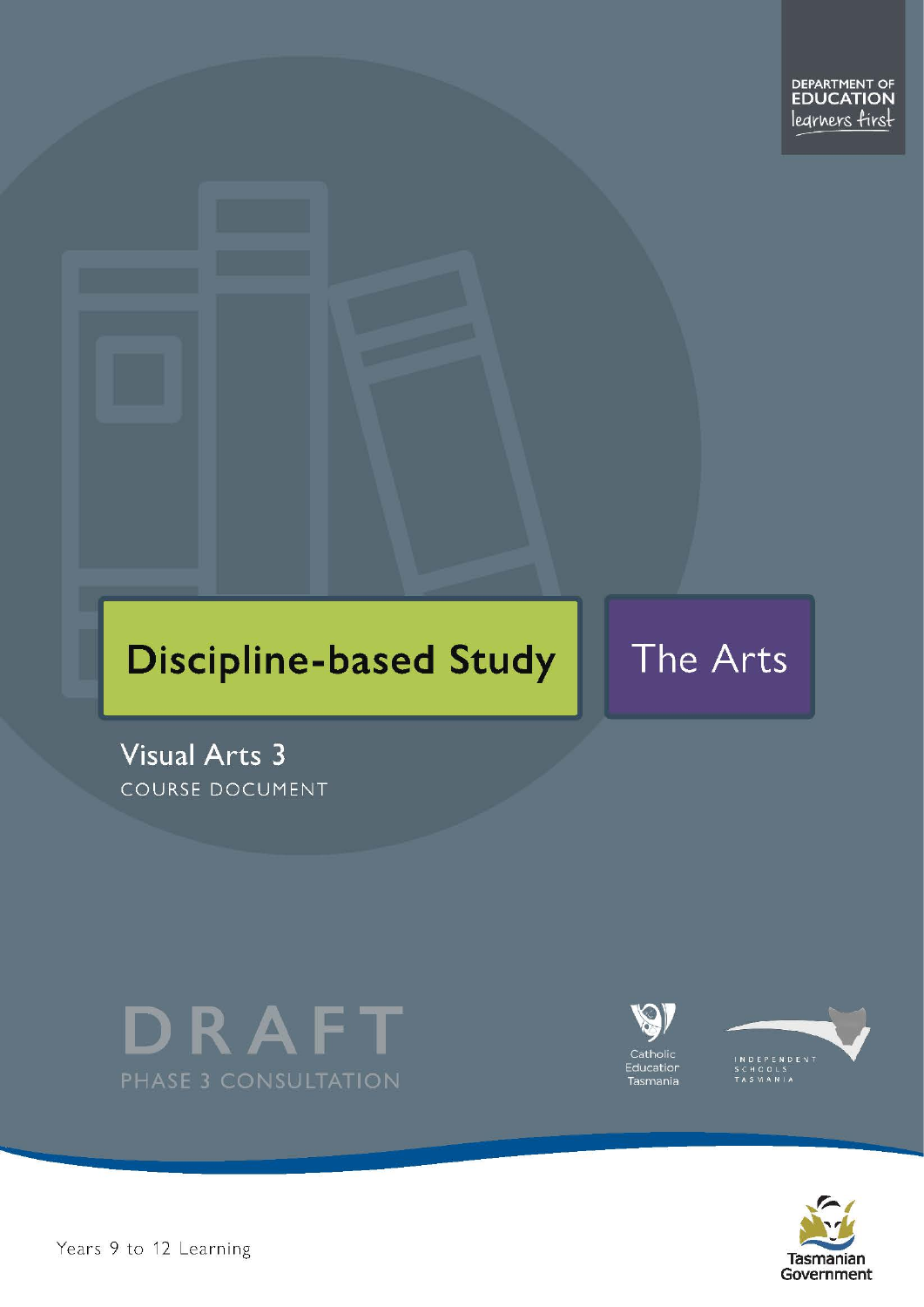# Table of Contents

Phase 3 Consultation Draft Published: March 2021

| Module 3 - Context and resolution | 10 |
|-----------------------------------|----|
|                                   |    |
|                                   |    |
|                                   |    |
|                                   |    |
|                                   |    |
|                                   |    |
|                                   |    |
|                                   |    |
|                                   |    |
|                                   |    |
|                                   |    |
|                                   |    |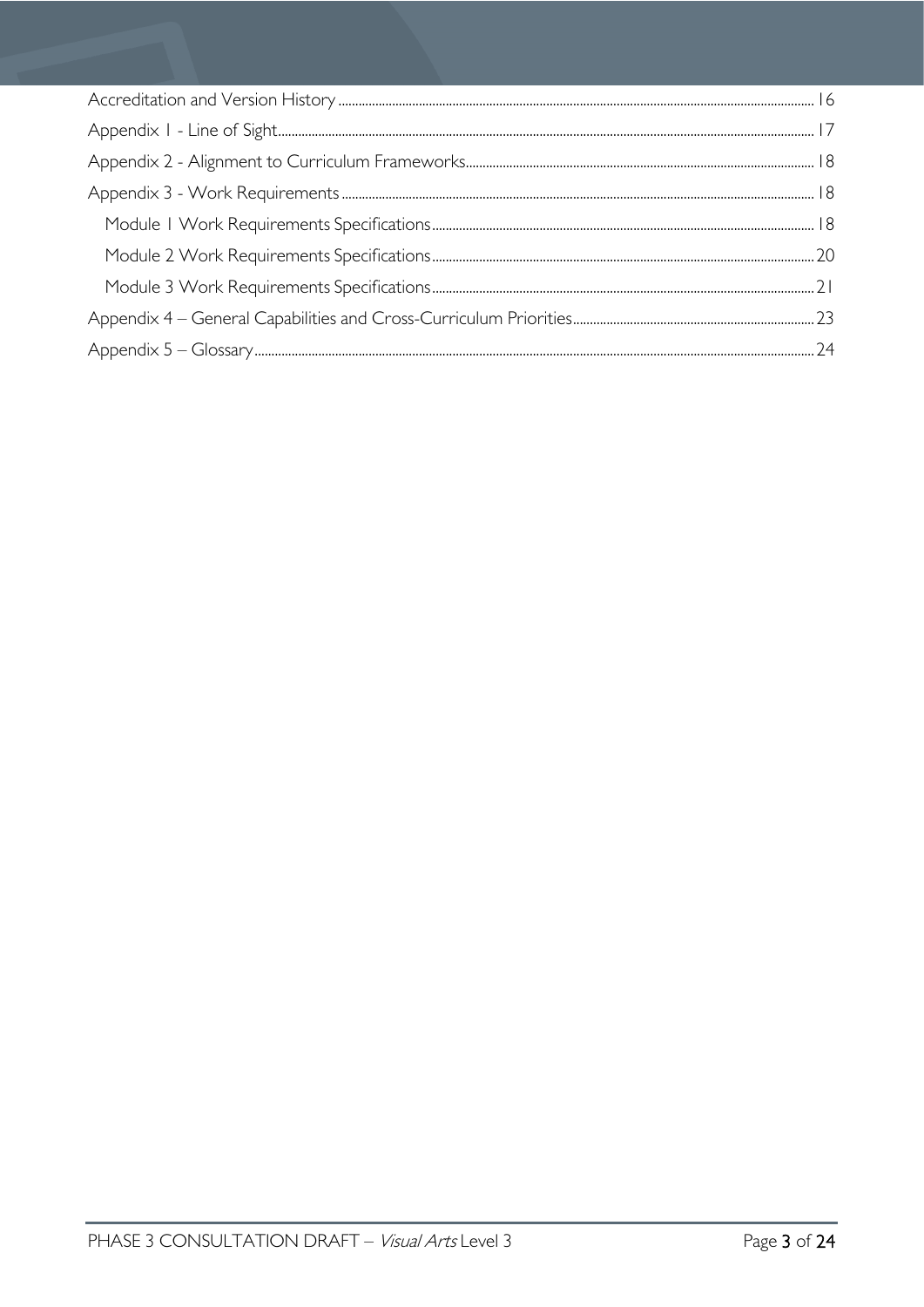# <span id="page-3-0"></span>Visual Arts, 150 hours – Level 3

This course is the Level 3 component of the Visual Arts program.

# <span id="page-3-1"></span>Aims

The purpose of Years 9 to 12 [Education](https://publicdocumentcentre.education.tas.gov.au/library/Shared%20Documents/Years-9-to-12-Education-Framework.pdf) is to enable all students to achieve their potential through Years 9 to 12 and beyond in further study, training or employment.

Years 9 to 12 Education enables: Personal Empowerment, Cultural Transmission, Preparation for Citizenship and Preparation for Work.

This course supports the principles of Access, Agency, Excellence, Balance, Support and Achievement as part of a range of programs that enables students to access a diverse and highly flexible range of learning opportunities suited to their level of readiness, interests and aspirations.

Courses aligned to the Years 9 to 12 Curriculum [Framework](https://publicdocumentcentre.education.tas.gov.au/library/Shared%20Documents/Education%209-12%20Frameworks%20A3%20WEB%20POSTER.pdf) belong to one of the five focus areas of Discipline-based Study, Transdisciplinary Projects, Professional Studies, Work-based Learning and Personal Futures.

Visual Arts Level 3 is a Discipline-based Study course.

# <span id="page-3-2"></span>Focus Area – Discipline-based Study

Discipline-based Study includes content, core concepts and big ideas; enabling deep knowledge and understanding of the content and the application of what is learned. Students consider accepted key disciplinary knowledge, apply distinctive ways of thinking and become increasingly independent learners. They use methodologies specific to the discipline to explore and strengthen their understanding of key concepts and develop deep knowledge, skills and understanding.

Discipline-based Study courses have three key features that guide teaching and learning:

- specialist knowledge
- theories and concepts and
- methodology and terminology.

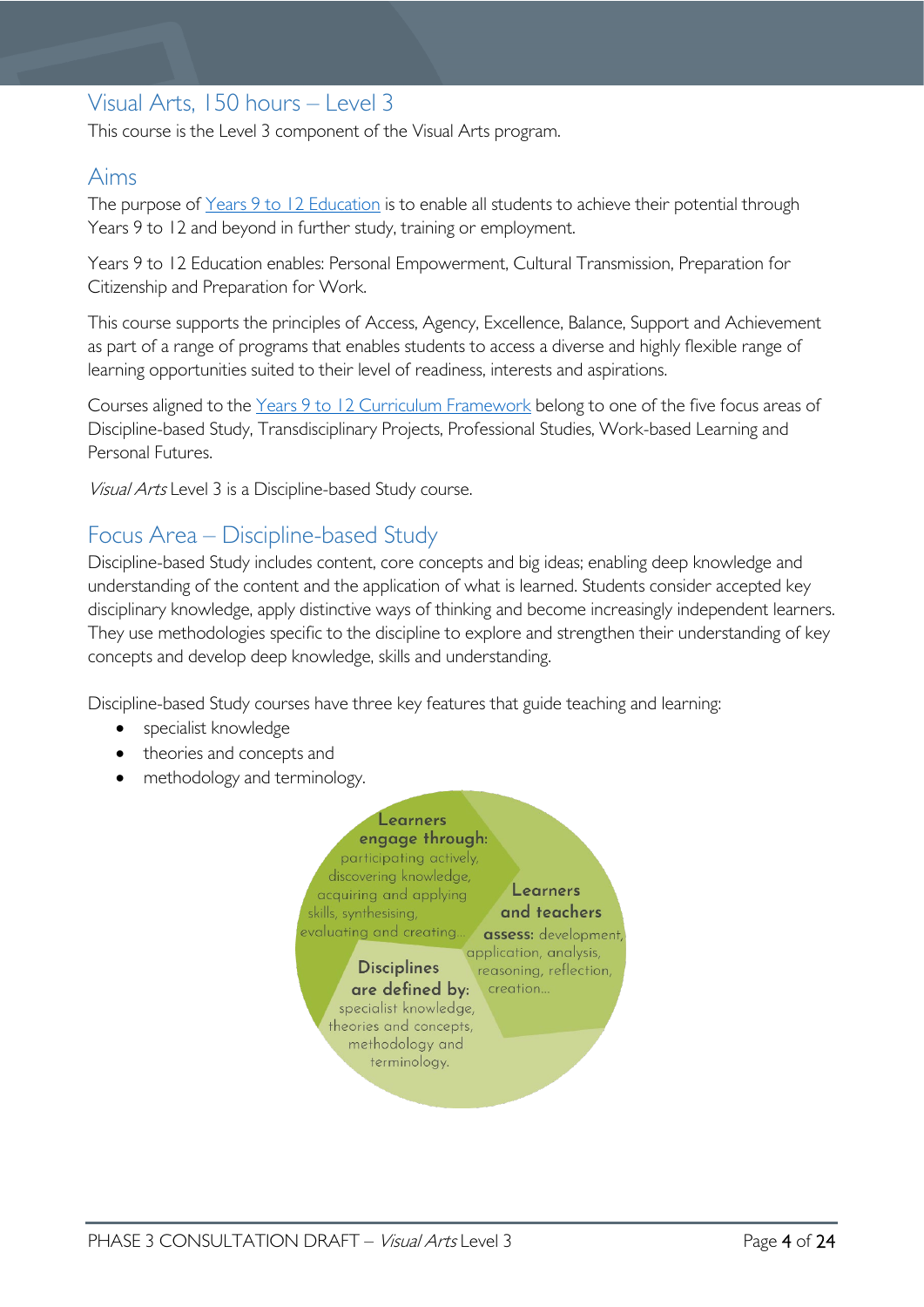In this course learners will do this by:

- deepening and broadening their skills, techniques and problem-solving skills in a specialist studio area
- applying the concepts and theories that underpin their chosen studio area and the arts more generally including the concept that artistic conventions can be adhered to or subverted
- using and applying the appropriate methodologies and terminology in their art making and art analysis including visual literacy methodologies and language.

# <span id="page-4-0"></span>Rationale

Art is an intrinsic human activity and people have made and responded to the visual arts since the beginning of civilisation. Art is created to understand or reflect upon the world, to communicate meaning, and express how it feels to be human. The visual arts play a significant role in recording, shaping and reflecting the culture and context of society.

Study of the visual arts promotes innovation and creative and critical thinking skills, emotional resilience, empathy and self-efficacy, all of which are vital for a rapidly changing world. These transformative skills have been identified by the global Organisation for Economic Co-operation and Development (OECD) as helping students to thrive and shape a better future. Creating art involves the cognitive, aesthetic and practical domains. Research has shown overall better academic outcomes for arts learners.

Tasmanian's value and support creative and cultural industries which significantly contribute to the economy and Tasmanian cultural identity. Visual Art Level 3 has been developed for learners seeking a pathway to tertiary studies or a visual arts career. It allows learners to broaden and deepen their understandings and application of artistic practice, perception and visual literacy. The course encourages learners to apply problem-solving skills, think creatively and analytically, engage with traditional, modern and contemporary art forms, and display their artworks to an audience. Learners apply and refine their skills in the research, analysis and criticism of art from a range of social, historical and cultural contexts and express and identify meaning in artworks in increasingly sophisticated ways.

# <span id="page-4-1"></span>Integration of General Capabilities and Cross-Curriculum Priorities

The general capabilities addressed specifically in this course are:

- Critical and creative thinking  $\epsilon$
- Intercultural understanding  $\frac{e_3}{e_3}$

The cross-curriculum priorities are enabled through this course are:

- Aboriginal and Torres Strait Islander Histories and Cultures  $\mathcal$
- Asia and Australia's Engagement with Asia **AA**
- Sustainability  $\triangleleft$

# <span id="page-4-2"></span>Course Description

Visual Art Level 3 is a course for learners who would like to broaden and deepen their understanding and application of artistic practice, perception and visual literacy. Visual Art Level 3 has been developed for learners seeking a pathway to tertiary studies or a career within the visual arts. Learners develop a resolved body of work in a single studio area which demonstrates their aesthetic understanding and use of visual language. The course encourages learners to apply problem-solving skills, think creatively and analytically, and engage with traditional, modern and contemporary art forms. Learners apply and refine their skills in the research, analysis and criticism of art from a range of social, historical and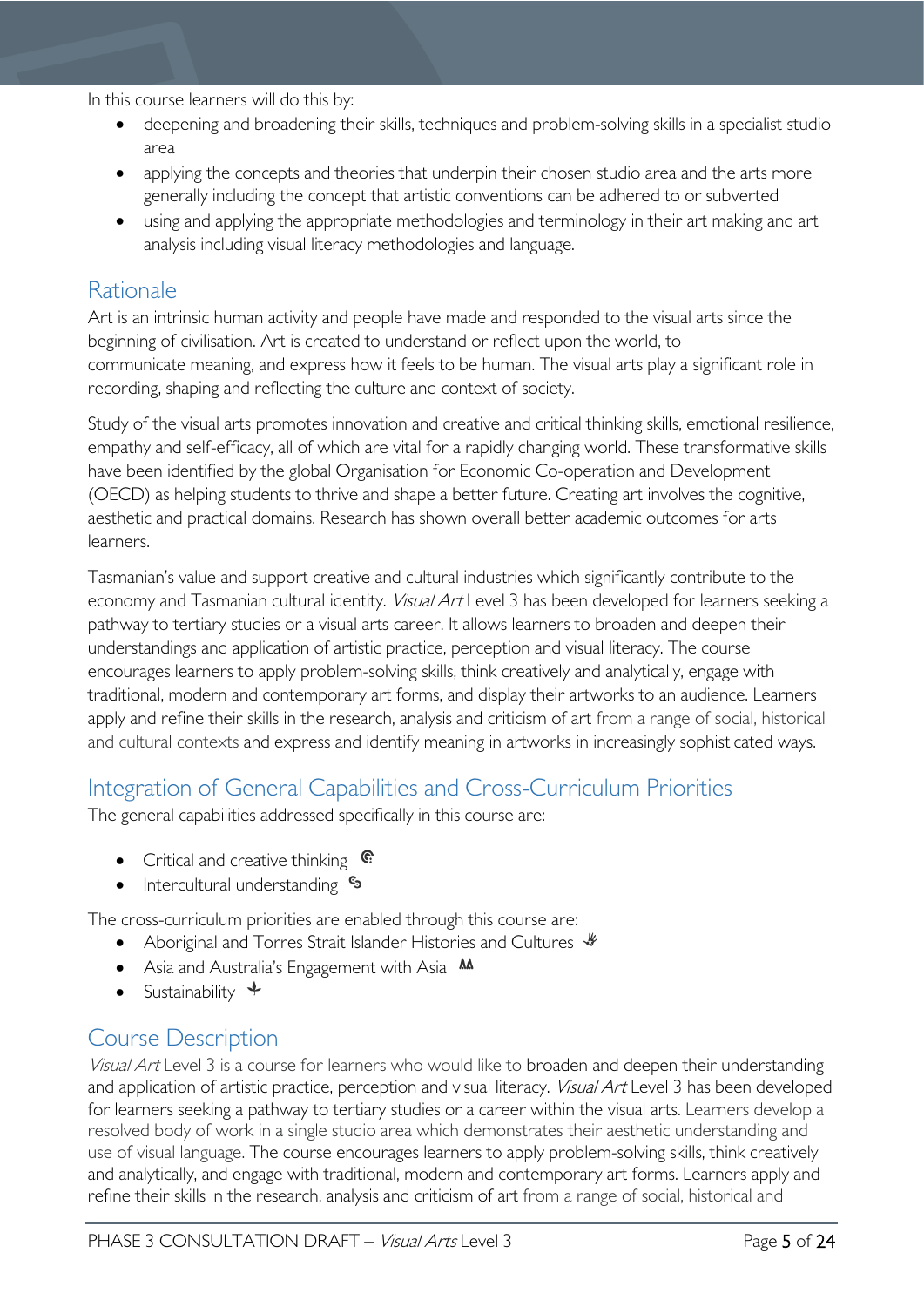cultural contexts and express and identify meaning in artworks in increasingly sophisticated ways. Study of Visual Art Level 3 promotes skill refinement, confidence, self-direction and innovation, all of which help prepare learners for their future.

# <span id="page-5-0"></span>Pathways

Pathways into the *Visual Art* Level 3 course enable learning continuity from *Visual Art* Level 2, or for students who may have completed the Years 9-10 band of the Australian Curriculum: The Arts or for students who have some prior arts experience.

Pathways out of Visual Art Level 3 include opportunities for learners to undertake Art Studio Practice Level 3 course, courses in Visual Arts at a tertiary level or pursue a visual arts career.

# <span id="page-5-1"></span>Course Requirements

### Access

Learners who have completed *Visual Art* Level 2 will have been introduced to key knowledge, skills and understandings to support their further study in this course. However, Visual Art Level 2 is not a mandatory entry requirement to this course.

### **Resources**

In certain studios such as printmaking, photography and ceramics, specific resources such as printing presses, photo editing software (e.g., Photoshop), potters' wheels and kilns may be required. Providers are advised to research the technical requirements for individual studios.

# <span id="page-5-2"></span>Course Structure, Delivery and Progression

### <span id="page-5-3"></span>Structure

This course consists of three 50-hour modules.

Modules Available:

Core Module 1: Visual thinking – interpreting art Core Module 2: Investigation and exploration Core Module 3: Context and resolution



### <span id="page-5-4"></span>**Delivery**

The three modules should be delivered in order 1, 2, 3.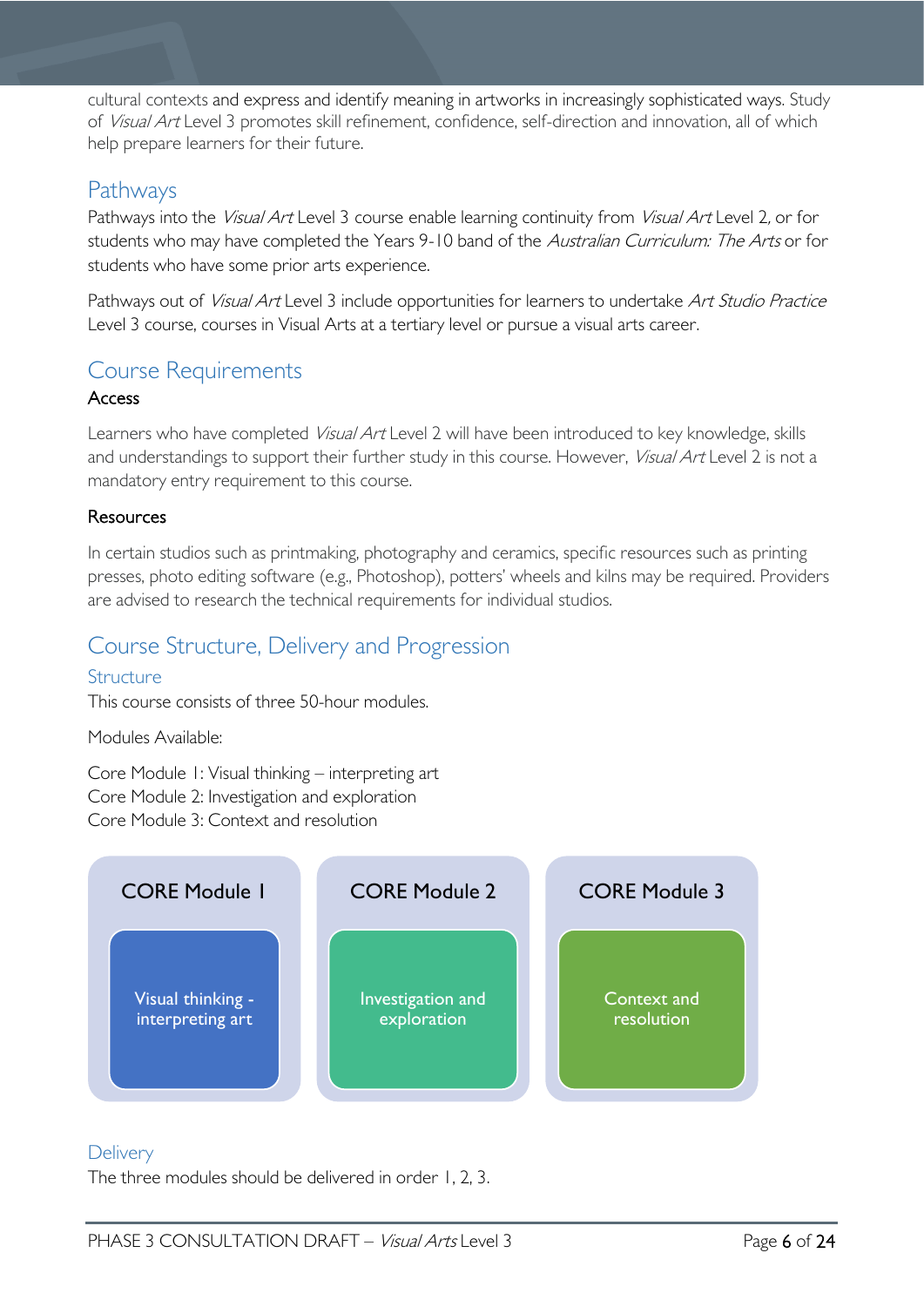#### <span id="page-6-0"></span>Developmental Progression

Module 1 introduces the learner to key ideas, concepts, skills, knowledge and understanding. Module 2 enables the learner to build upon these key ideas, concepts, skills, knowledge and understanding. Module 3 enables the learner to further build on these key ideas, concepts, skills, knowledge and understanding.

The progression of learning is evidenced through assessment opportunities which provide feedback to promote further learning. A culminating performance of understanding is reflected in the final work requirements.

# <span id="page-6-1"></span>Module 1 - Visual thinking – interpreting art

Learners understand and apply visual thinking skills. Visual thinking skills include the ability to:

#### view works of art or design

• understanding the visual codes and conventions (principles and elements of design) in order to describe, explain, analyse, interpret — and ultimately to develop a personal visual aesthetic.

#### visually record

• inspirations, influences, ideas, thoughts, messages, media, analysis of works of art or design using technology, developing and refining ideas and skills, and working towards resolution of works of art or design.

Learners develop visual thinking skills in order to analyse and interpret the artwork of others and refine their own artmaking process.

#### <span id="page-6-2"></span>Module 1 Learning Outcomes

On successful completion of this module, learners will be able to:

- 1. select and apply elements and principles of design to solve problems
- 2. use appropriate technologies, techniques and conventions
- 3. communicate ideas, emotion and information successfully to others when creating art
- 4. critically analyse and evaluate art ideas and information.

#### <span id="page-6-3"></span>Module 1 Content

Learners develop visual thinking skills in order to analyse and interpret the artwork of others and refine their own artmaking process.

Learners are exposed to artworks from pre and post 1990 (which may include Australian works and those of Aboriginal or Torres Strait Island culture) and respond verbally, practically and in written form as they clarify and expand their understanding of art as a means of communication.

Learners use their knowledge to deconstruct and appraise the use of:

#### materials, techniques and processes

- the ways in which artworks are produced, and the materials and techniques used
- how materials, techniques and processes help to determine the appearance and subsequent interpretation of artworks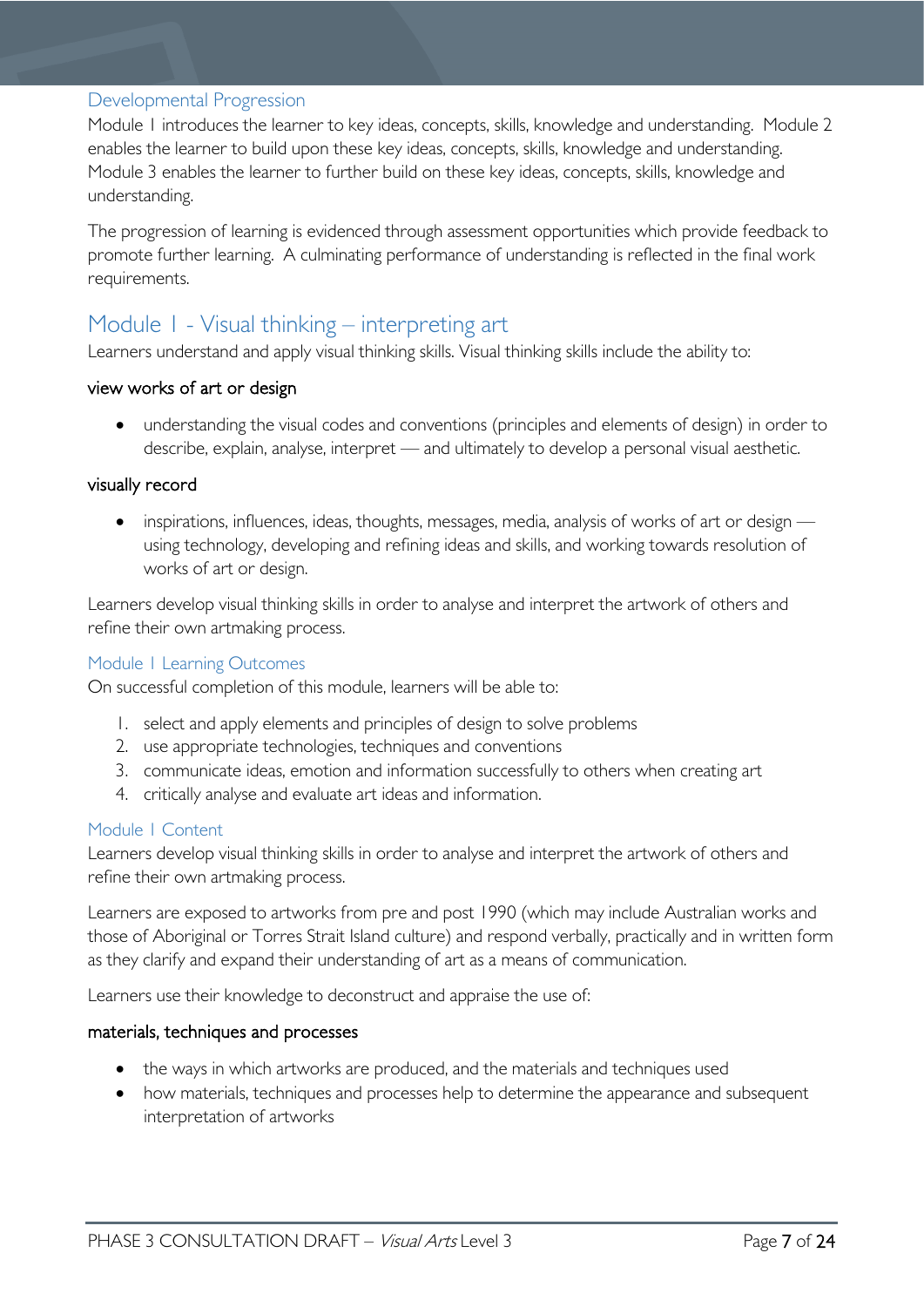#### ideas, concepts and approaches

- the meaning or intention behind an artwork and the understanding that meaning is subjective and influenced by social, historical and cultural context
- how artists use artmaking as a voice to communicate ideas and concepts as well as manipulate the response of an intended audience.

Learners use the knowledge gained above to experiment with their own art making in response to teacher directed tasks, recording their exploration in visual diaries/journals for future development and refinement.

#### Key Knowledge:

- the principles and elements of design
- the use of materials, techniques and processes specific to studio areas
- ways in which artists work is influenced by socio/historical and cultural context
- how meaning is made and communicated in artwork.

#### Key Skills:

- using vocabulary to describe and analyse own work and the work of others
- applying techniques, processes and technologies to own artmaking
- employing the principles and elements of design to communicate artistic intent.

#### <span id="page-7-0"></span>Module 1 Work Requirements

The work requirements of a course are processes, products or performances that provide a significant demonstration of achievement that is measurable against the course's standards. Work requirements need not be the sole form of assessment for a module.

The work requirements for this module include:

- One (1) X Extended response (Use of Visual Diary/Journal)
- Two (2) X Short response (Interpretation and Analysis) (Inspiration and Influences)
- Two (2) X Extended response (Completed artwork)
- One (1) X Extended response (Support Material)

See Appendix 3 for summary of Work Requirement specifications for this course.

#### <span id="page-7-1"></span>Module 1 Assessment

This module will assess criteria 1, 2, 3, 4.

# <span id="page-7-2"></span>Module 2 - Investigation and exploration

Learners use the artmaking process to develop their own art responses; inspired by ideas, concepts and observations. Learners explore and consider approaches to artmaking in the broader classifications of Pre-Modernism, Modernism and Post-Modernism. Learners use their investigation and research to support and drive their own artmaking and development of a personal visual aesthetic.

A personal visual aesthetic is developed through:

- exposure to diverse forms and ideas
- encouraging self-analysis and exploration of personal beliefs/ideas/values
- recording processes and ideas visually
- annotating artworks to justify decision making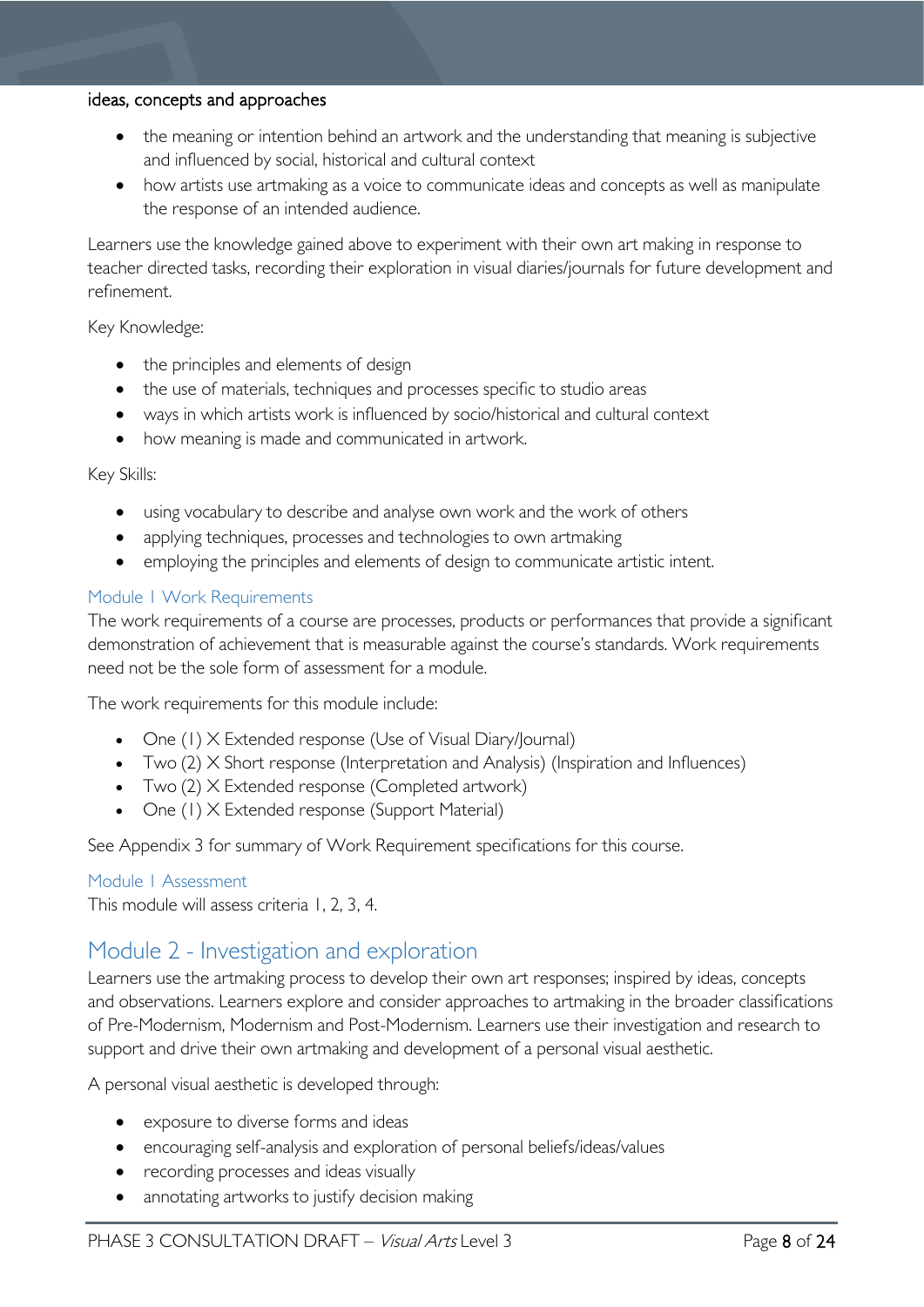• developing works of art to communicate specific ideas.

#### <span id="page-8-0"></span>Module 2 Learning Outcomes

On successful completion of this module, learners will be able to:

- 1. select and apply elements and principles of design to solve problems
- 2. use appropriate technologies, techniques and conventions
- 3. communicate ideas, emotion and information successfully to others when creating art
- 5. observe, critically analyse and creatively respond to a range of cultural influences and artworks.

#### <span id="page-8-1"></span>Module 2 Content

Learners will engage in artmaking in their preferred studio and utilise inspiration in various forms to enhance their work such as gallery visits, researching artists, engaging with art communities and sensory experiences.

Learners begin to apply processes to develop their personal artmaking practice:

#### Experimentation

- exploring related techniques and processes to further develop their practical work
- manipulating their medium to develop new skills and enhance their artistic practice.

#### Refinement

- employing refinement process: explore/experiment/reflect/analyse/evaluate/apply
- justifying choices and processes: verbally and through annotation.

Learners apply reflective processes to document the progress of their work. They are encouraged and supported to link theoretical understanding with practical application.

#### Key Knowledge:

- influences and inspirations in own and others' artwork
- primary and secondary visual influences
- broad exposure to art making/makers.

#### Key Skills:

- processes for developing and refining artwork
- applying techniques and approaches demonstrating expressive and technical competence
- selecting, manipulating and refining media to create communicate artistic intent.

#### <span id="page-8-2"></span>Module 2 Work Requirements

The work requirements of a course are processes, products or performances that provide a significant demonstration of achievement that is measurable against the course's standards. Work requirements need not be the sole form of assessment for a module.

The work requirements for this module include:

- One (1) X Extended response (Use of Visual Diary/Journal)
- Two (2) X Short response (Viewpoint/Commentary) (Response to Issue/Context)
- Two (2) X Extended response (Completed artwork)
- One (1) X Extended response (Support Material)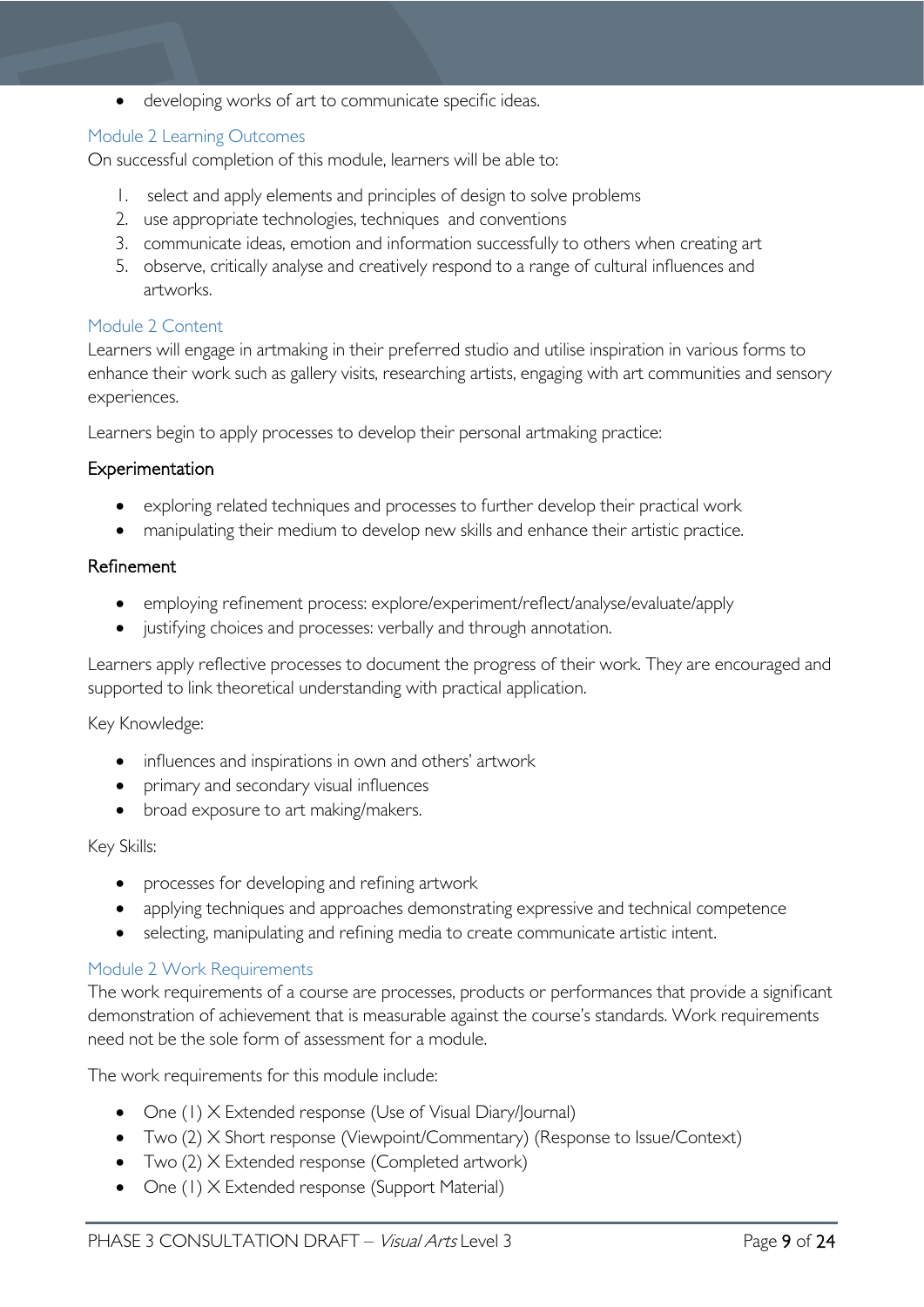See Appendix 3 for summary of Work Requirement specifications for this course.

#### <span id="page-9-0"></span>Module 2 Assessment

This module will assess criteria 1, 2, 3, 5.

# <span id="page-9-1"></span>Module 3 - Context and resolution

Learners will consider context, viewpoints and commentaries in relation to artworks.

They explore the roles of:

- the artist
- the audience
- the context in which an artwork is created
- the context in which an artwork is subsequently viewed.

Information from visiting artists, galleries, lectures, online programs, journals, podcasts, catalogues, newspapers as well as texts from critics, historians and curators may be used to support the learners understanding of the way in which art can affect the way people think.

Diverse approaches to both the creation of artwork and the ideas and approaches behind works of art are explored in relation to societal changes including post-modernism, post-colonialism, globalization and environmental issues.

Learners will use the art process to continue to develop a cohesive body of work inspired by ideas, concepts and observations. They engage in ongoing development and refinement. They document and analyse their thinking and working practices through appropriate visual language and art specific terminology in visual diaries and reflection critiques.

#### <span id="page-9-2"></span>Module 3 Learning Outcomes

On successful completion of this module, learners will be able to:

- 1. select and apply elements and principles of design to solve problems
- 2. use appropriate technologies, techniques and conventions
- 3. communicate ideas, emotion and information successfully to others when creating art
- 6. create and display a resolved and cohesive body of artwork.

#### <span id="page-9-3"></span>Module 3 Content

Learners will expand upon personal points of view and opinion with evidence built from research and exposure to artists and artworks both contemporary and historical.

In their own artmaking, learners will apply their understanding of the significance of context, viewpoint and commentary to inform their own developing body of work through:

#### making and documenting

- developing a body of work that conveys a cohesive viewpoint or commentary
- identifying and explaining choices made throughout the artistic process

#### reflecting and refining

- reflecting on ideas and concepts to deepen and strengthen existing intention
- combining ideas, research and viewpoints to form a coherent argument or rationale.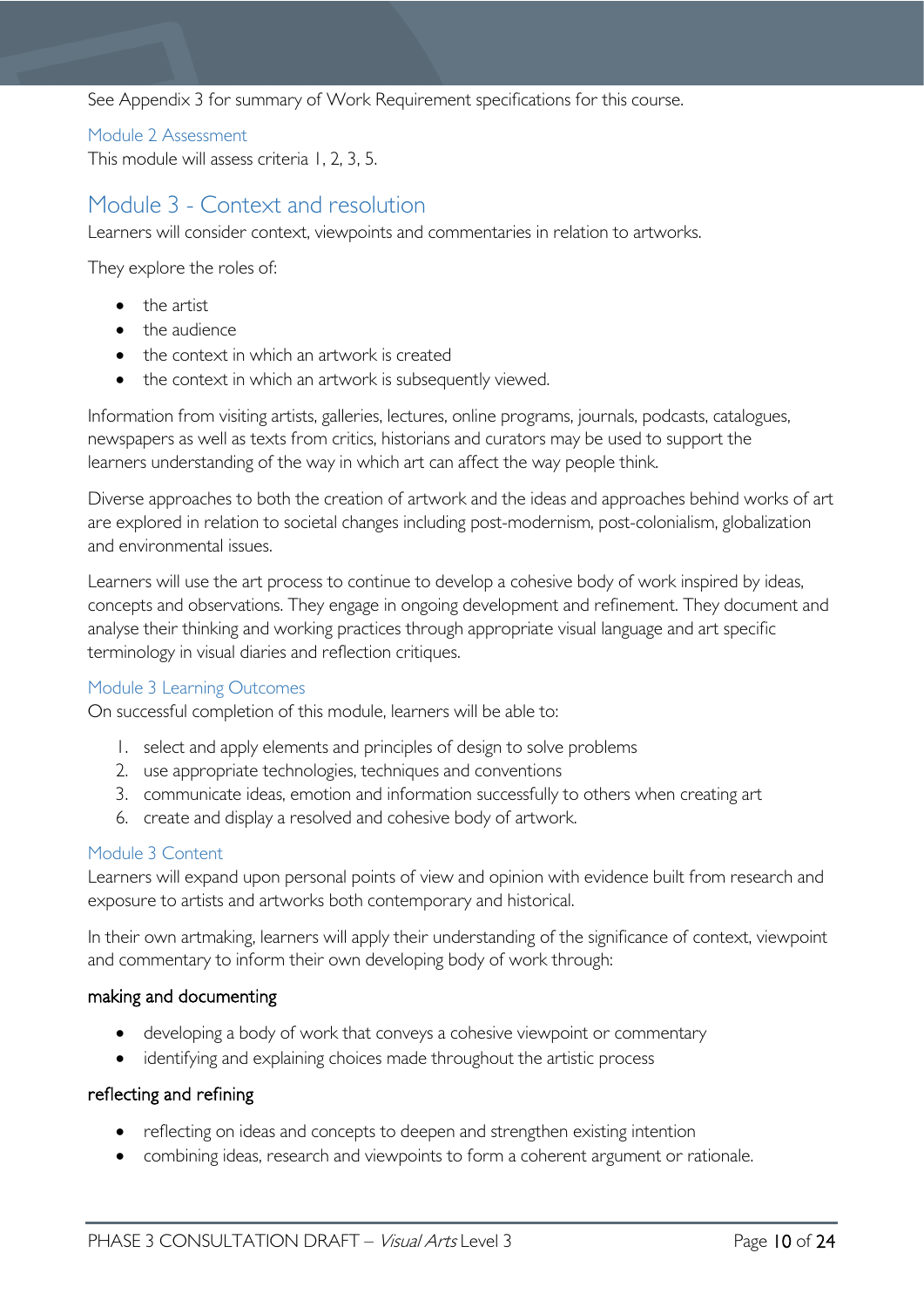The culmination of this Module requires learners to have produced a cohesive body of work suitable for exhibition with extensive support materials documenting their process. Learners are required to complete a major research task related to their own practice utilizing their expanded awareness of visual art language and context.

#### Key Knowledge

- the effect of context on artmaking
- how points of view influence the interpretation of artwork
- how the display and presentation of artwork influences opinion
- processes for reflecting and refining artwork to give coherence
- the characteristics of a cohesive body of work
- ways in which art is presented to enhance visual aesthetic and communicate intent
- broad exposure to art making/makers.

### Key Skills

- applying processes for developing and refining artwork
- using appropriate techniques and approaches to communicate artistic intent
- thorough documentation of key ideas and concept that lead to the creation of resolved works
- conveying point of view in own artwork
- processes for developing and refining artwork
- refining techniques and approaches which demonstrate expressive and technical competence
- presenting artwork for an audience.

### <span id="page-10-0"></span>Module 3 Work Requirements

The work requirements of a course are processes, products or performances that provide a significant demonstration of achievement that is measurable against the course's standards. Work requirements need not be the sole form of assessment for a module.

The work requirements for this module include:

- One (1) X Extended response (Use of Visual Diary/Journal)
- One (1) X Completed body of work (Comprising of minimum six artworks)
- One (1) X Project (Research Assignment)
- One (1) X Extended response (Support Material)

See Appendix 3 for summary of Work Requirement specifications for this course.

#### <span id="page-10-1"></span>Module 3 Assessment

This module will assess criteria 1, 2, 3, 6.

# <span id="page-10-2"></span>Assessment

Criterion-based assessment is a form of outcomes assessment that identifies the extent of learner achievement at an appropriate end-point of study. Although assessment – as part of the learning program – is continuous, much of it is formative, and is done to help learners identify what they need to do to attain the maximum benefit from their study of the course. Therefore, assessment for summative reporting to TASC will focus on what both teacher and learner understand to reflect endpoint achievement.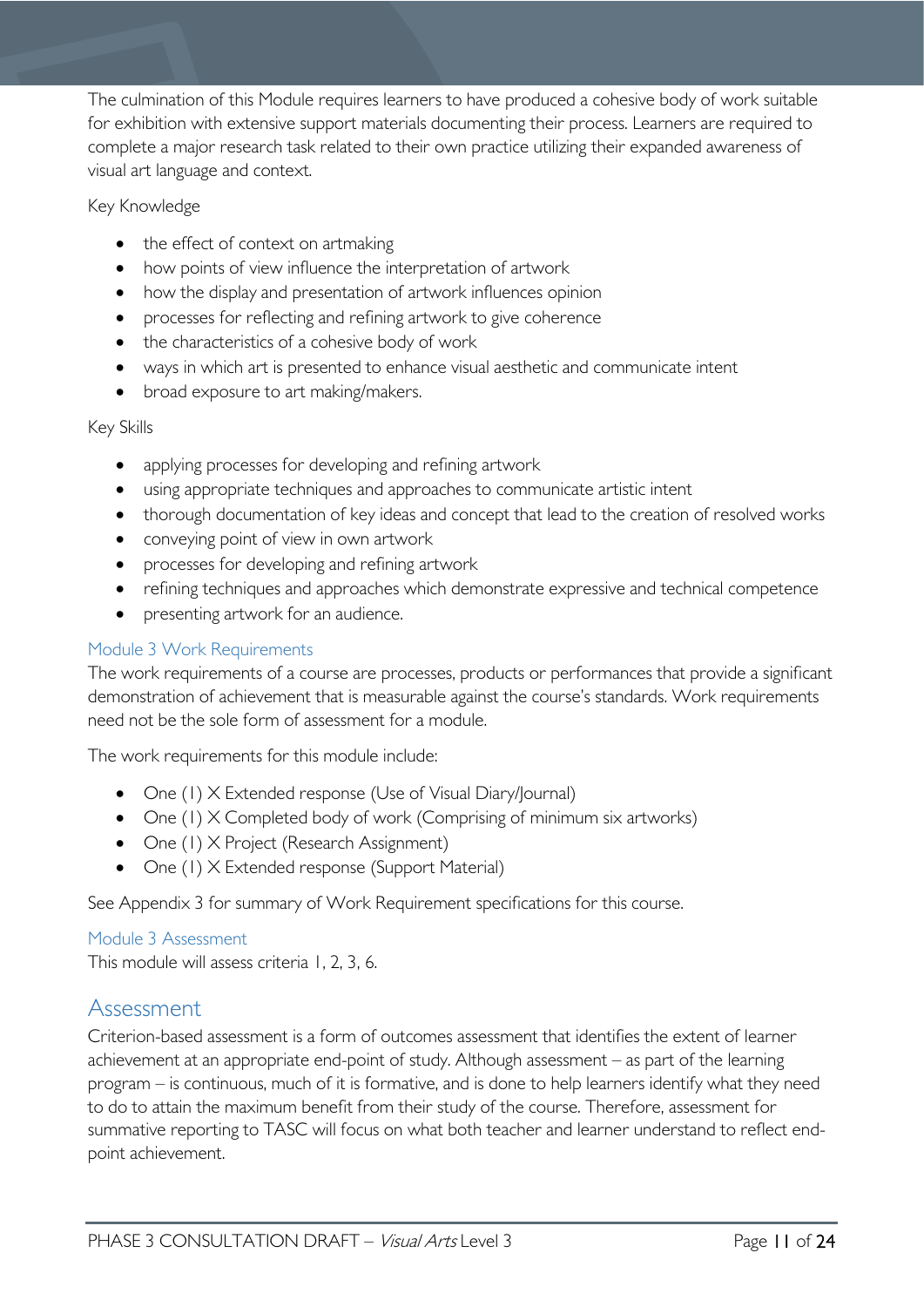The standard of achievement each learner attains on each criterion is recorded as a rating 'A', 'B', or 'C', according to the outcomes specified in the standards section of the course.

A 't' notation must be used where a learner demonstrates any achievement against a criterion less than the standard specified for the 'C' rating.

A 'z' notation is to be used where a learner provides no evidence of achievement at all.

Internal assessment of all criteria will be made by the provider. Providers will report the learner's rating for each criterion to TASC.

TASC will supervise the external assessment of designated criteria which will be indicated by an asterisk (\*). The ratings obtained from the external assessments will be used in addition to internal ratings from the provider to determine the final award.

#### <span id="page-11-0"></span>**Criteria**

|                      | Module I | Module 2 | Module 3 | Notes                                                                |
|----------------------|----------|----------|----------|----------------------------------------------------------------------|
| Criteria<br>Assessed | 1,2,3,4  | ,2,3,5   | ,2,3,6   | Three common in all modules<br>and one focus criterion per<br>module |

The assessment for *Visual Arts* Level 3 will be based on the degree to which the learner can:

- 1. use the elements and principles of design to solve problems
- 2. select and use technologies, techniques and conventions\*
- 3. communicate ideas, emotion and information when creating artworks\*
- 4. analyse and evaluate art ideas and information
- 5. observe, analyse and creatively respond to cultural influences and artworks
- 6. create and display a cohesive body of artwork\*

\*denotes criteria that are both internally and externally assessed.

#### <span id="page-11-1"></span>**Standards**

Criterion 1: use the elements and principles of design to solve problems

This criterion is only internally assessed.

| Rating C                                                                                      | Rating B                                                                                         | Rating A                                                                                                                        |
|-----------------------------------------------------------------------------------------------|--------------------------------------------------------------------------------------------------|---------------------------------------------------------------------------------------------------------------------------------|
| selects and modifies a limited<br>range of artistic principles to<br>achieve desired outcomes | selects, rejects and modifies a<br>range of artistic principles to<br>achieve desired outcomes   | selects, deconstructs,<br>translates and reconstructs a<br>broad range of artistic<br>principles to achieve desired<br>outcomes |
| uses a limited range of artistic<br>techniques to create real<br>and/or pictorial space       | uses a range of artistic<br>techniques to create real<br>and/or pictorial space                  | uses a broad range of artistic<br>techniques to create real<br>and/or pictorial space                                           |
| selects and applies a limited<br>range of strategies to solve<br>minor artistic problems.     | selects and applies a range of<br>strategies to anticipate and<br>solve minor artistic problems. | selects and applies a broad<br>range of strategies to<br>anticipate and solve artistic<br>problems.                             |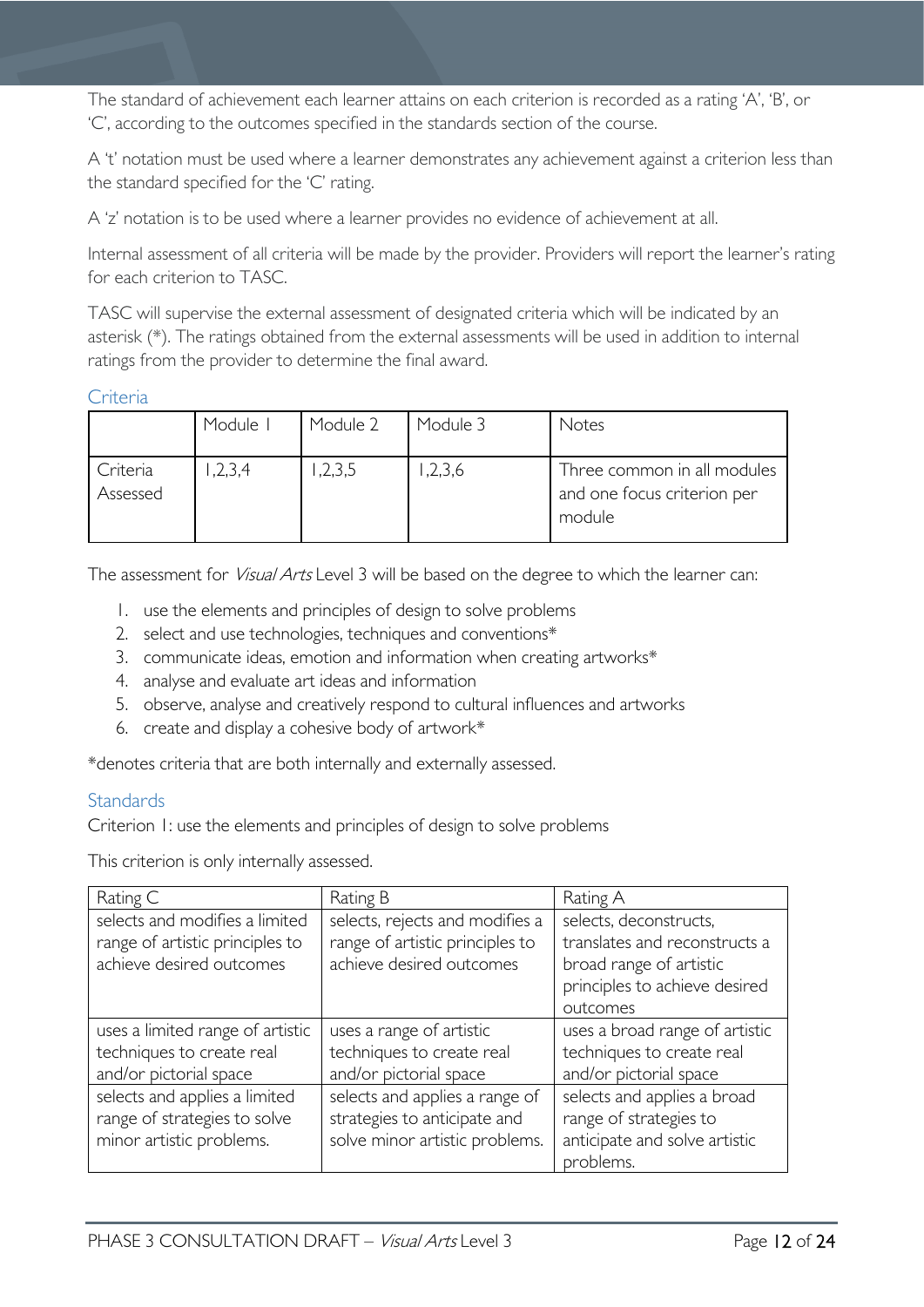Criterion 2\*: Select and use technologies, techniques and conventions\*

Rating C Rating B Rating A selects and uses a broad range of technologies and techniques to develop and express own ideas and designs selects and uses a range of technologies and techniques to develop and express own ideas and designs selects and uses a limited range of technologies and techniques to develop and express own ideas and designs demonstrates basic artistic techniques through the use of selected technologies and techniques extends artistic techniques through the use of selected technologies and techniques refines artistic techniques through the use of selected technologies and techniques selects and modifies a limited range of artistic conventions to achieve desired outcomes. selects, rejects and modifies a range of artistic conventions to achieve desired outcomes. selects, deconstructs, translates and reconstructs a broad range of artistic conventions to achieve desired outcomes.

This criterion is both internally and externally assessed.

Criterion 3\*: communicate ideas, emotion and information when creating artworks\*

This criterion is externally and internally assessed.

| Rating C                                                                                                                    | Rating B                                                                                                         | Rating A                                                                                                                          |
|-----------------------------------------------------------------------------------------------------------------------------|------------------------------------------------------------------------------------------------------------------|-----------------------------------------------------------------------------------------------------------------------------------|
| selects and uses a limited<br>range of communication<br>methods and styles to<br>express ideas, emotions and<br>information | selects and uses a range of<br>communication methods and<br>styles to express ideas,<br>emotions and information | selects and uses a broad<br>range of communication<br>methods and styles to clearly<br>express ideas, emotions and<br>information |
| describes artistic styles,<br>genres and processes using a<br>limited visual arts vocabulary                                | describes artistic styles,<br>genres and processes using<br>an appropriate visual arts<br>vocabulary             | accurately describes artistic<br>styles, genres and processes<br>using a broad and<br>appropriate visual arts<br>vocabulary       |
| produces artworks that<br>convey a limited range of<br>conceptual and expressive<br>intentions.                             | produces artworks that<br>successfully convey a range of<br>conceptual and expressive<br>intentions.             | produces artwork that<br>successfully conveys a broad<br>range of conceptual and<br>expressive intentions.                        |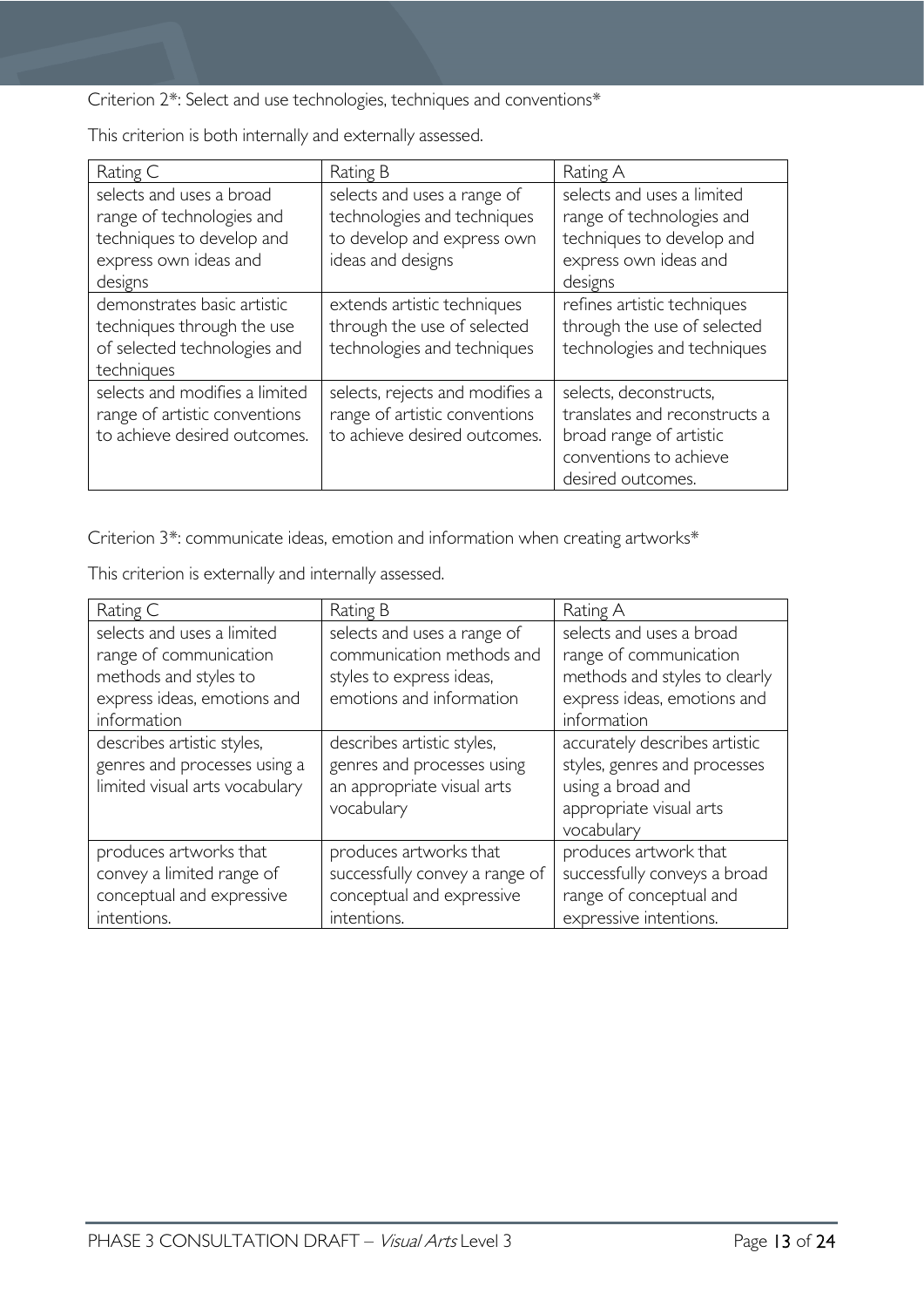Criterion 4: analyse and evaluate art ideas and information

This criterion is only internally assessed.

| Rating C                          | Rating B                      | Rating A                        |  |
|-----------------------------------|-------------------------------|---------------------------------|--|
| analyses and evaluates a          | analyses and evaluates a      | critically analyses and         |  |
| limited range of art ideas and    | range of art ideas and issues | evaluates a broad range of      |  |
| issues                            |                               | art ideas and issues            |  |
| identifies a variety of differing | identifies and discusses a    | identifies, critically analyses |  |
| viewpoints that arise from art    | variety of agreeing and       | and discusses a variety of      |  |
| ideas and issues                  | opposing viewpoints that      | agreeing and opposing           |  |
|                                   | arise from art ideas and      | viewpoints that arise from art  |  |
|                                   | <i>issues</i>                 | ideas and issues                |  |
| uses appropriate grammatical      | accurately uses grammatical   | accurately uses appropriate     |  |
| conventions, spelling and         | conventions, spelling and     | grammatical conventions,        |  |
| punctuation in written            | punctuation in written        | spelling and punctuation in     |  |
| responses and generally           | responses and follows         | written responses and           |  |
| follows referencing               | referencing conventions and   | follows referencing             |  |
| conventions and                   | methodologies correctly.      | conventions and                 |  |
| methodologies correctly.          |                               | methodologies with a high       |  |
|                                   |                               | degree of accuracy.             |  |

Criterion 5: observe, analyse and creatively respond to cultural influences and artworks

This criterion is only internally assessed.

| Rating C                                               | Rating B                                             | Rating A                                                      |
|--------------------------------------------------------|------------------------------------------------------|---------------------------------------------------------------|
| examines and describes art<br>works of self and others | examines and describes<br>artwork of self and others | evaluates the artwork of self<br>and others with reference to |
|                                                        | with reference to                                    | appropriate contexts                                          |
|                                                        | appropriate contexts                                 |                                                               |
| recognises and discusses the                           | recognises and discusses the                         | recognises, critically analyses                               |
| historical and cultural                                | relationships between socio-                         | and discusses the                                             |
| contexts in which a limited                            | historical factors and artists                       | relationships between socio-                                  |
| range of artworks were                                 | and their works                                      | historical factors and artists                                |
| produced                                               |                                                      | and their works                                               |
| produces artworks that                                 | produces artworks that                               | produces artworks that                                        |
| reveal an understanding of                             | reveal an understanding of                           | reveal a detailed and accurate                                |
| art within a limited range of                          | art within a range of cultural                       | understanding of art within a                                 |
| cultural contexts.                                     | contexts.                                            | broad range of cultural                                       |
|                                                        |                                                      | contexts.                                                     |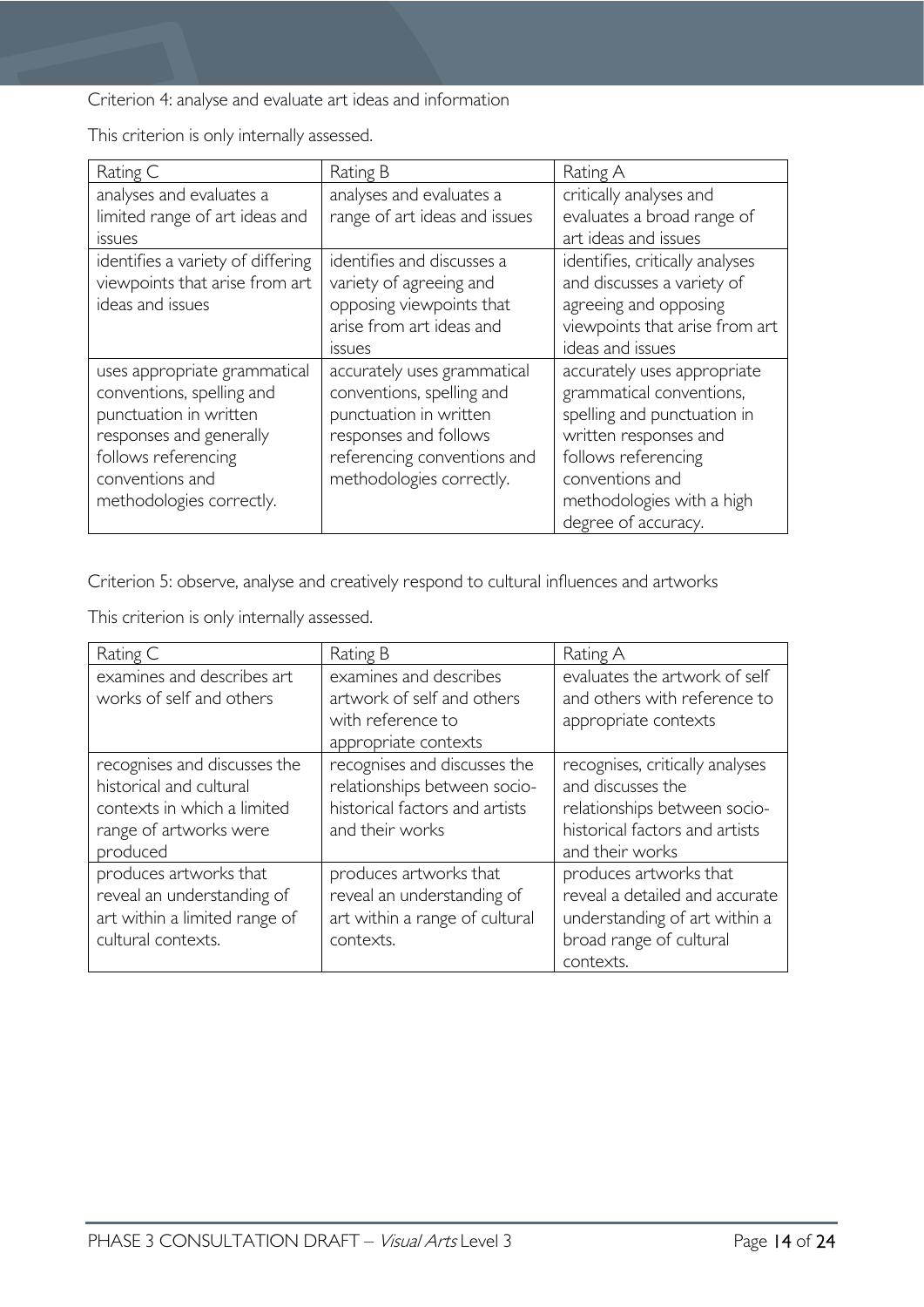Criterion 6\*: create and display a cohesive body of artwork\*

This criterion is both internally and externally assessed.

| Rating C                        | Rating B                        | Rating A                        |
|---------------------------------|---------------------------------|---------------------------------|
| identifies and articulates      | identifies and evaluates        | evaluates and critically        |
| artistic intent and             | articulates artistic intent and | analyses artistic intent and    |
| developmental processes         | developmental processes         | developmental processes         |
| produces support material       | produces support material       | produces support material       |
| that reflects limited aspects   | that reflects some aspects of   | that reflects a wide range of   |
| of the developmental            | the developmental processes     | aspects of the developmental    |
| processes that led to the       | that led to the creation of     | processes that led to the       |
| creation of finished artworks   | finished artworks               | creation of finished artworks   |
| resolves, as finished pieces, a | resolves, as finished pieces, a | resolves, as finished pieces, a |
| body of work which reflects     | body of work which reflects     | body of work which reflects     |
| a limited degree of cohesion    | cohesion and most aspects of    | a high level of cohesion and    |
| and some aspects of stated      | stated artistic intent.         | all aspects of stated artistic  |
| artistic intent.                |                                 | intent.                         |
| manages a limited range of      | responsibly manages a range     | responsibly manages a broad     |
| work tasks/activities within    | of work tasks/activities within | range of work tasks/activities  |
| identified timelines.           | identified timelines.           | within identified timelines.    |

# <span id="page-14-0"></span>Quality Assurance

• This will be determined by TASC at time of accreditation.

# <span id="page-14-1"></span>Qualifications and Award Requirements

The final award will be determined by the Office of Tasmanian Assessment, Standards and Certification from the 9 ratings (6 ratings from the internal assessment and 3 ratings from the external assessment).

The minimum requirements for an award in *Visual Arts* Level 3 are as follows:

EXCEPTIONAL ACHIEVEMENT (EA) 8'A' ratings, 1 'B' rating (2 'A' ratings, 1 'B' rating from external assessment)

HIGH ACHIEVEMENT (HA)

4 'A' ratings, 4 'B' ratings, 1 'C' ratings (1 'A' rating, 1 'B' rating and 1 'C' rating from external assessment)

COMMENDABLE ACHIEVEMENT (CA) 4 'B' ratings, 4 'C' ratings (1 'B' ratings, 2 'C' ratings from external assessment)

SATISFACTORY ACHIEVEMENT (SA) 7 'C' ratings (2 'C' ratings from external assessment)

PRELIMINARY ACHIEVEMENT (PA) 5 'C' ratings

A learner who otherwise achieves the ratings for a CA (Commendable Achievement) or SA (Satisfactory Achievement) award but who fails to show any evidence of achievement in one or more criteria ('z' notation) will be issued with a PA (Preliminary Achievement) award.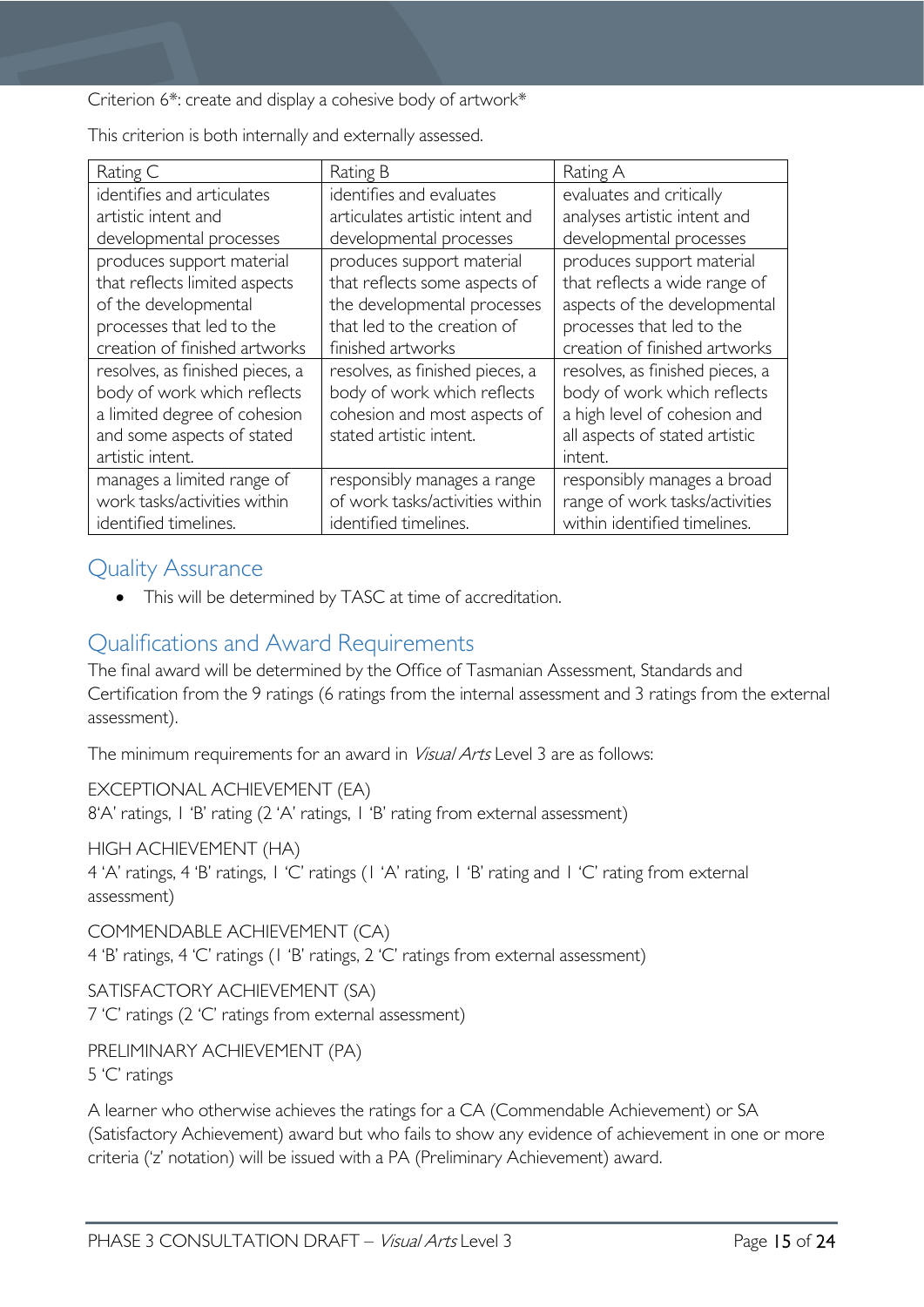# <span id="page-15-0"></span>Course Evaluation

• This will be confirmed by time of accreditation.

# <span id="page-15-1"></span>Course Developer

This course has been developed by the Department of Education's Years 9 to 12 Learning Unit in collaboration with Catholic Education Tasmania and Independent Schools Tasmania.

# <span id="page-15-2"></span>Accreditation and Version History

• Details to be determined by TASC at time of accreditation.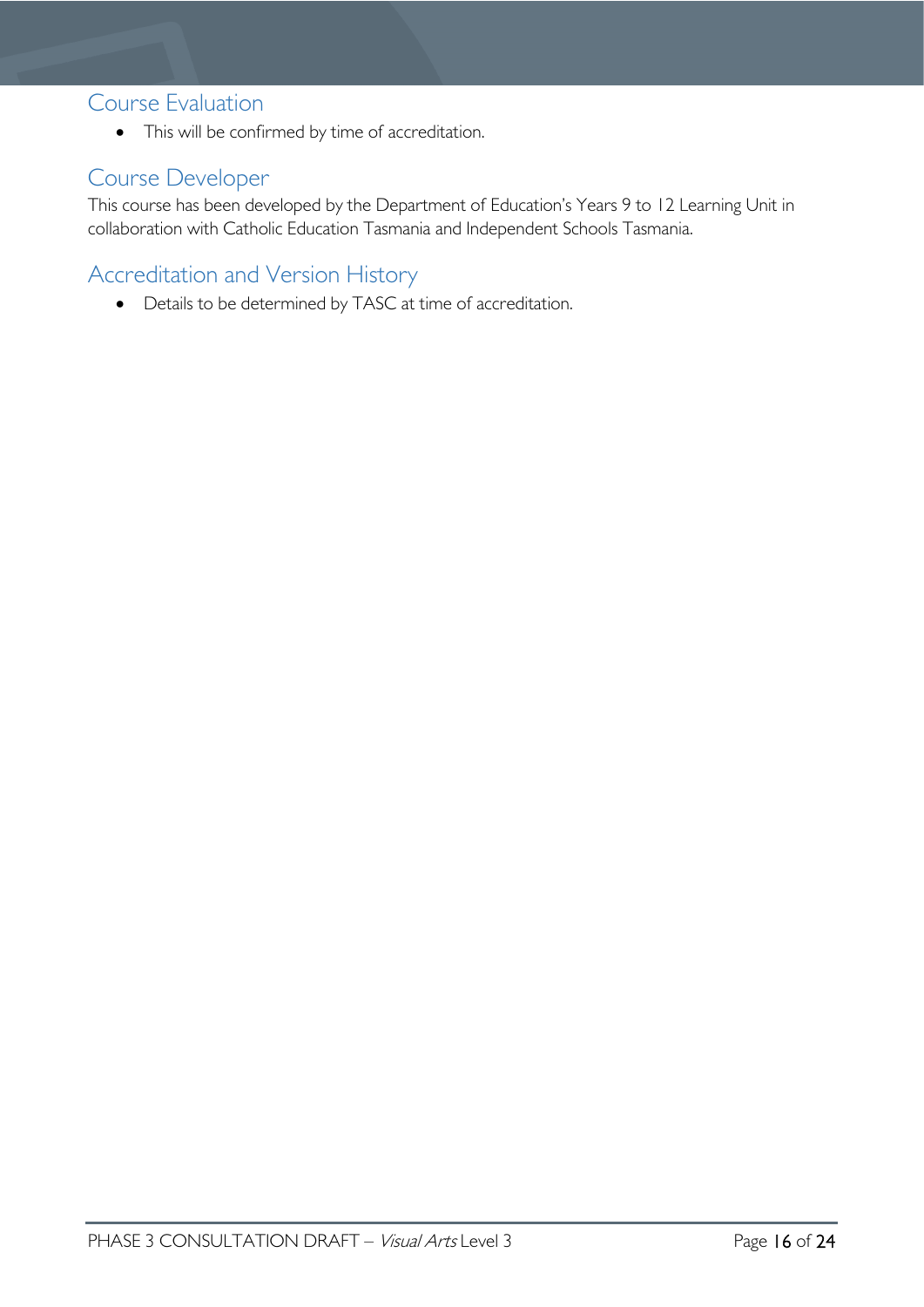# Appendix 1 - Line of Sight



<span id="page-16-0"></span>

|    | Learning Outcomes                                                                                     | Course Content | Work<br>Requirements | Criteria       | <b>Standards</b> | General<br>Capabilities (GC) |
|----|-------------------------------------------------------------------------------------------------------|----------------|----------------------|----------------|------------------|------------------------------|
|    | Select and apply elements and principles of design to solve<br>problems.                              | Module 1, 2, 3 | Module 1, 2, 3       | $\mathsf{C}$   | E1, 2, 3         | GC:<br>G:                    |
| 2. | Use appropriate technologies, techniques and conventions.                                             | Module 1, 2, 3 | Module 1, 2, 3       | C <sub>2</sub> | E1, 2, 3         | GC:<br>G:                    |
| 3. | Communicate ideas, emotion and information<br>successfully to others when creating art.               | Module 1, 2, 3 | Module 1, 2, 3       | C <sub>3</sub> | E1, 2, 3         | GC:<br>G:                    |
| 4. | Critically analyse and evaluate art ideas and information.                                            | Module I       | Module               | C <sub>4</sub> | E1, 2, 3         | GC:<br><u>ල</u> ද            |
| 5. | Observe, critically analyse and creatively respond to a range<br>of cultural influences and artworks. | Module 2       | Module 2             | C <sub>5</sub> | E1, 2, 3         | GC:<br><u>၉</u> ေ            |
| 6. | Create and display a resolved and cohesive body of artwork.                                           | Module 3       | Module 3             | C <sub>6</sub> | E1, 2, 3         | GC:<br>C.                    |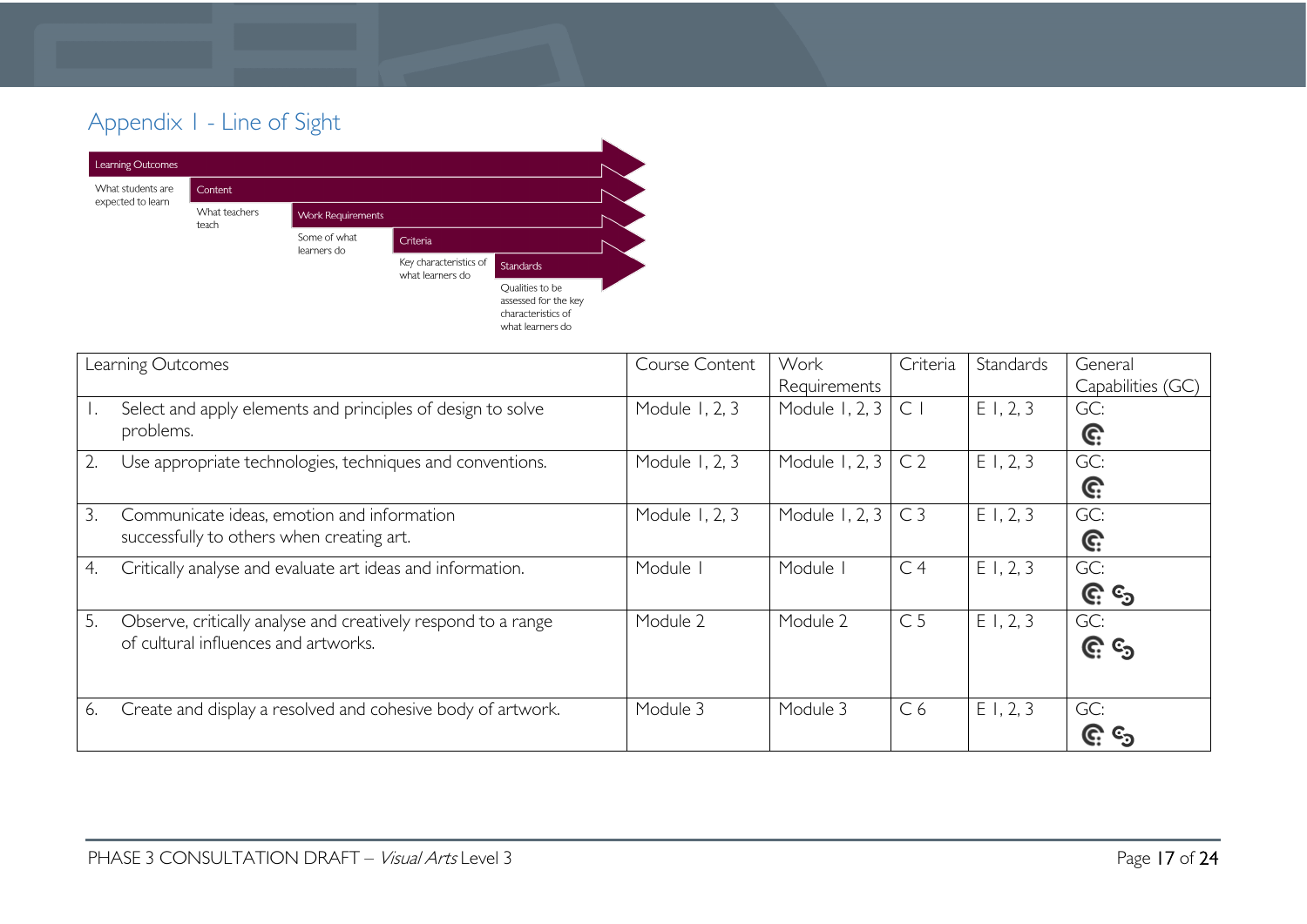# <span id="page-17-0"></span>Appendix 2 - Alignment to Curriculum Frameworks

There are no statements of national standards or frameworks relevant to this course.  

# <span id="page-17-1"></span>Appendix 3 - Work Requirements

<span id="page-17-2"></span>Module 1 Work Requirements Specifications

Focus Area: Discipline-based Study

Title of Work Requirement: One (1) x Visual Diary/ Journal

Mode /Format: Extended response

### Learning Outcomes: 1, 2, 3

Description: Visual diaries/Journal. This is a by-product of the learner's involvement in visual art during the course. It is a personalised system of idea generation and development, experiments and references to the history/theory/research studies and can include but is not limited to:

- plans and sketches, mock-ups, drawings and/or proof sheets
- artist research
- reference images
- source material and annotated artworks
- media experimentation
- reflections
- personal notes and responses to discussion
- exhibition reviews

Size: 18 hours on task

### Relevant Criterion/criteria:

- Criterion I: (all standard elements)
- Criterion 2: (all standard elements)
- Criterion 3: (all standard elements)

Relationship to External Assessment: The work produced as part of this Work Requirement may inform part of the external assessment for this course.

Focus Area: Discipline-based Study

Title of Work Requirement: Interpretation and Analysis

Mode /Format: I X Short response

#### Learning Outcomes: 4

Description: A short interpretation and analysis of selected artworks or artists

#### Size:  500 to 700 words

### Relevant Criterion/criteria:

- Criterion 3: (Element 2)
- Criterion 4: (all standard elements)

Relationship to External Assessment: The work produced as part of this Work Requirement may inform part of the external assessment for this course.

#### Focus Area: Discipline-based Study

Title of Work Requirement: Inspirations and Influences

Mode /Format: 1 X Short response

#### Learning Outcomes: 4

Description: A non essay-based assignment, outlining inspirations and influences on the learner's work (may take the form of virtual exhibition, PowerPoint, presentation etc.)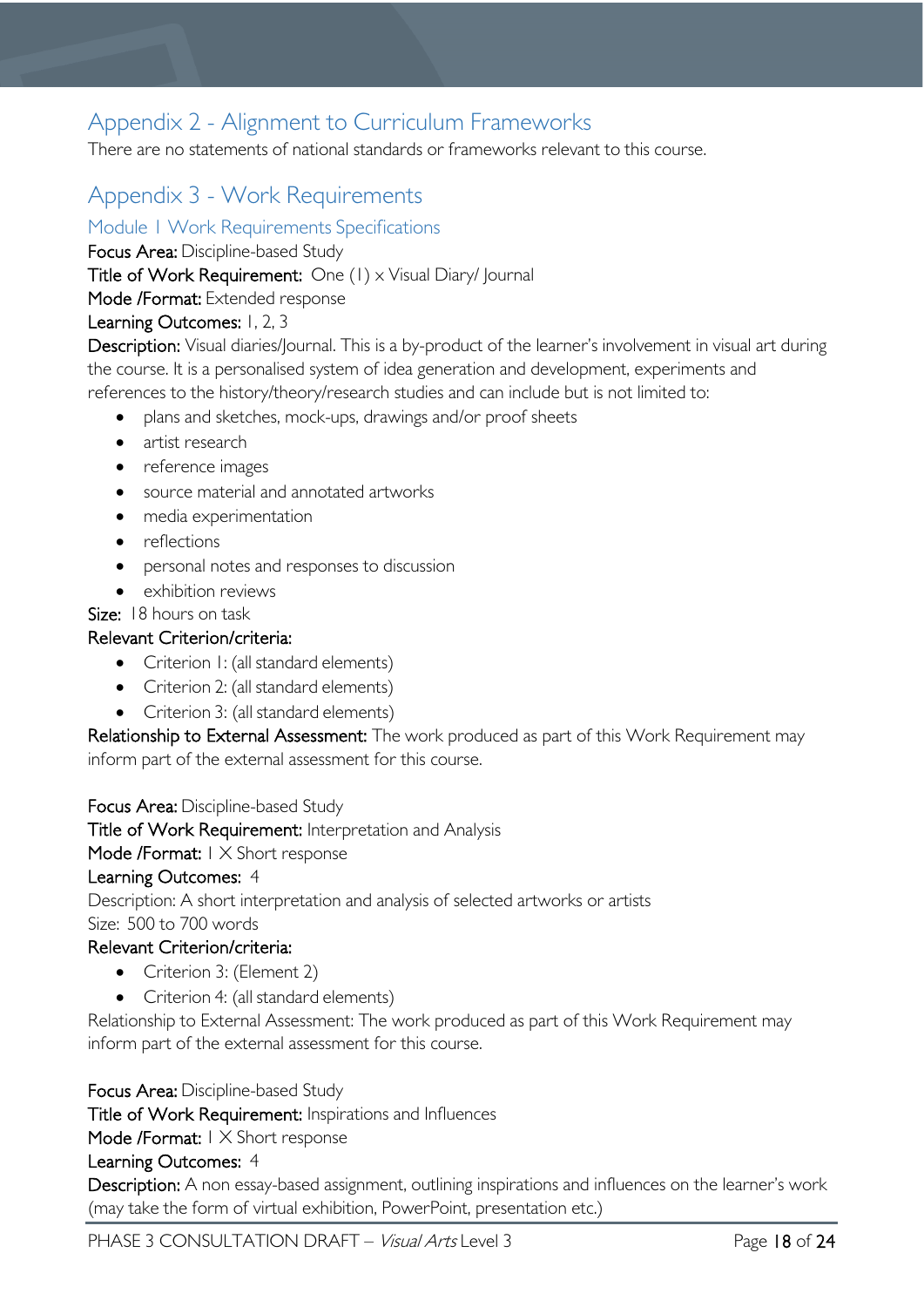#### Size: 6 hours work Relevant Criterion/criteria:

- Criterion 3: (Element 2)
- Criterion 4: (all standard elements)

Relationship to External Assessment: The work produced as part of this Work Requirement may inform part of the external assessment for this course.

Focus Area: Discipline-based Study Title of Work Requirement:  $Two (2) \times$  Artwork Mode /Format: 1 X Extended response Learning Outcomes: 1, 2 and 3 Description: Completed artwork Size: 12 hours on task

### Relevant Criterion/criteria:

- Criterion I: (all standard elements)
- Criterion 2: (all standard elements)
- Criterion 3: (Elements 1 and 3)

Relationship to External Assessment: The work produced as part of this Work Requirement may inform part of the external assessment for this course.

Focus Area: Discipline-based Study Title of Work Requirement: One (1) x Support Material Mode /Format: Extended response Learning Outcomes: 3

Description: Support Material will be collected throughout the course of study and will include the following:

- evidence of all research activities such as on-line visits to gallery sites, library catalogue searches, downloads and image files
- an organised collection of gallery brochures, exhibition notes and flyers and individual investigation of particular artists
- a comprehensive glossary of art terms
- artist interviews
- completed works from previous Units
- class notes and all photocopied material such as notes on correct referencing procedures and plagiarism protocols.

Size:  6 hours on task

#### Relevant Criterion/criteria:

• Criterion 3: (Element 2)

Relationship to External Assessment: The work produced as part of this Work Requirement may inform part of the external assessment for this course.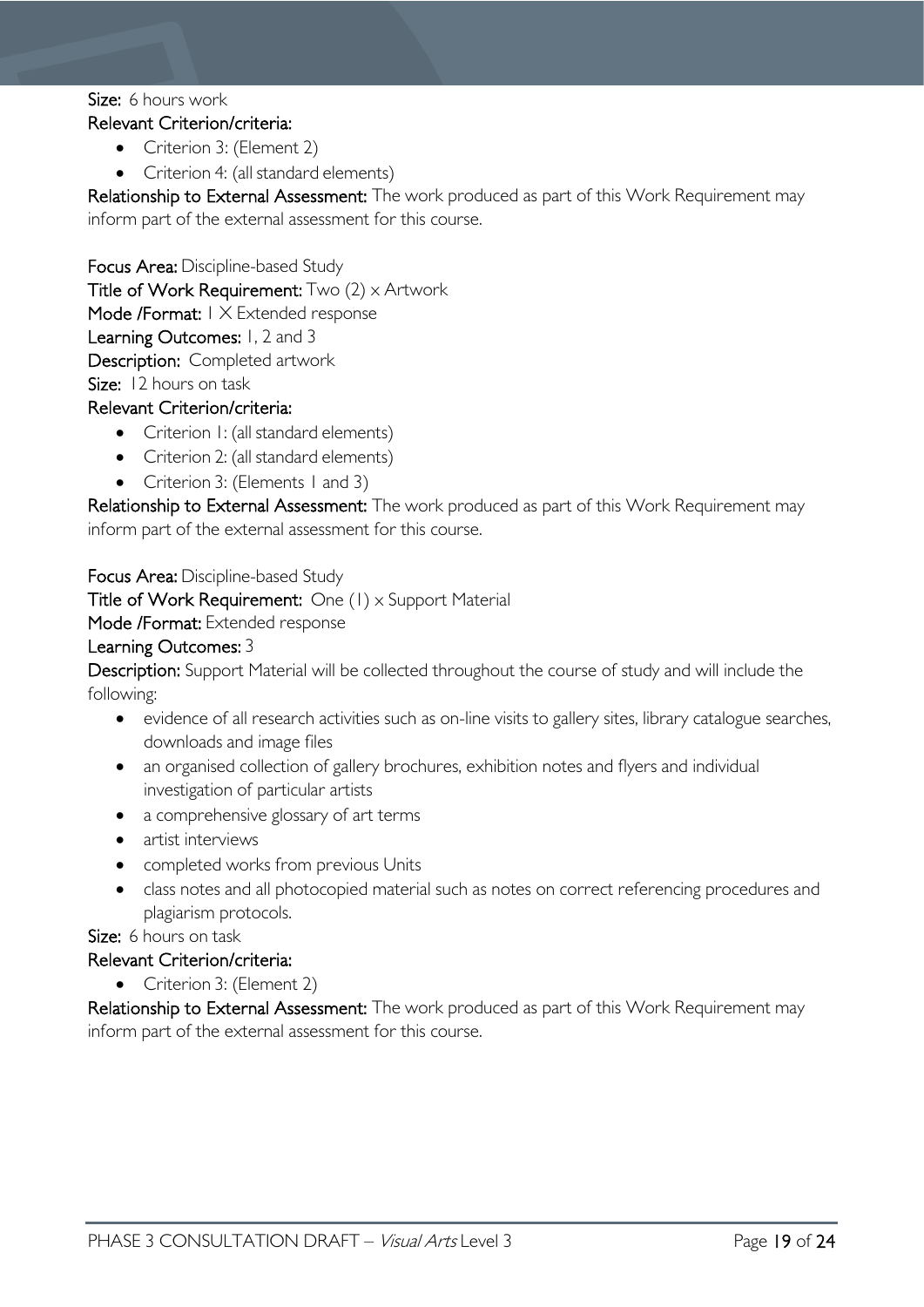## <span id="page-19-0"></span>Module 2 Work Requirements Specifications

Focus Area: Discipline-based Study

Title of Work Requirement**:** One (1) x Visual Diary/ Journal

Mode /Format: Extended response

### Learning Outcomes: 1, 2, 3

Description: Visual diaries/Journal. This is a by-product of the learner's involvement in visual art during the course. It is a personalised system of idea generation and development, experiments and references to the history/theory/research studies and can include but is not limited to:

- plans and sketches, mock-ups, drawings and/or proof sheets
- artist research
- reference images
- source material and annotated artworks
- media experimentation
- reflections
- personal notes and responses to discussion
- exhibition reviews

# Size: 12 hours on task

### Relevant Criterion/criteria:

- Criterion I: (all standard elements)
- Criterion 2: (all standard elements)
- Criterion 3: (all standard elements)

Relationship to External Assessment: The work produced as part of this Work Requirement may inform part of the external assessment for this course.

Focus Area: Discipline-based Study

Title of Work Requirement: Viewpoint and Commentary

Mode /Format: I X Short response

#### Learning Outcomes: 5

Description: A response to the place of viewpoint/commentary in artwork

Size:600 to 800 words

### Relevant Criterion/criteria:

- Criterion 3: (Element 2)
- Criterion 5: (Elements 1 and 2)

Relationship to External Assessment: The work produced as part of this Work Requirement may inform part of the external assessment for this course.

Focus Area: Discipline-based Study Title of Work Requirement: Issues and Contexts Mode /Format: I X Short response Learning Outcomes: 5 Description: A response to an issue or context revealed through artwork Size:  600 to 800 words

### Relevant Criterion/criteria:

- Criterion 3: (Element 2)
- Criterion 5: (Elements 1 and 2)

Relationship to External Assessment: The work produced as part of this Work Requirement may inform part of the external assessment for this course.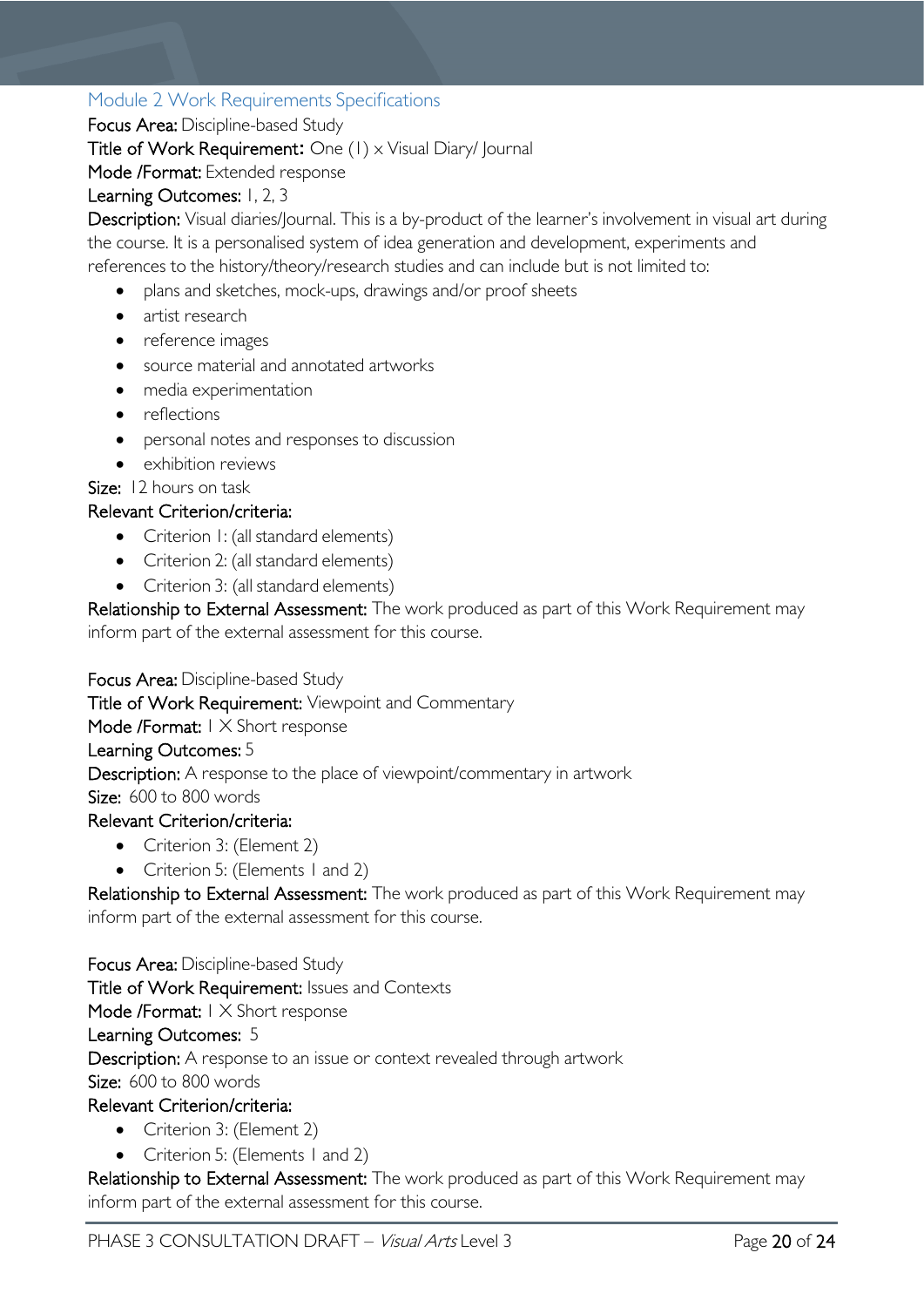Focus Area: Discipline-based Study

Title of Work Requirement:  $Two (2) \times$  Artwork

Mode /Format: 1 X Extended response

Learning Outcomes: 1, 2 and 3

Description: Completed artwork

Size:  6 hours on task  

### Relevant Criterion/criteria:

- Criterion I: (all standard elements)
- Criterion 2: (all standard elements)
- Criterion 3: (Elements 1 and 3)
- Criterion 5: (Element 3)

Relationship to External Assessment: The work produced as part of this Work Requirement may inform part of the external assessment for this course.

Focus Area: Discipline-based Study

Title of Work Requirement: One (1) x Support Material

Mode /Format: Extended response

### Learning Outcomes: 3

Description: Support Material will be collected throughout the course of study and will include the following:

- evidence of all research activities such as on-line visits to gallery sites, library catalogue searches, downloads and image files
- an organised collection of gallery brochures, exhibition notes and flyers and individual investigation of particular artists
- a comprehensive glossary of art terms
- artist interviews
- completed works from previous Units
- class notes and all photocopied material such as notes on correct referencing procedures and plagiarism protocols.

Size: 6 hours on task

- Relevant Criterion/criteria:
	- Criterion 3: (Element 2)

Relationship to External Assessment: The work produced as part of this Work Requirement may inform part of the external assessment for this course.

# <span id="page-20-0"></span>Module 3 Work Requirements Specifications

Focus Area: Discipline-based Study

Title of Work Requirement One (1) x Visual Diary/ Journal

Mode /Format: Extended response

# Learning Outcomes: 1, 2, 3

Description: Description: Visual diaries/Journal. This is a by-product of the learner's involvement in visual art during the course. It is a personalised system of idea generation and development,

experiments and references to the history/theory/research studies and can include but is not limited to:

- plans and sketches, mock-ups, drawings and/or proof sheets
- artist research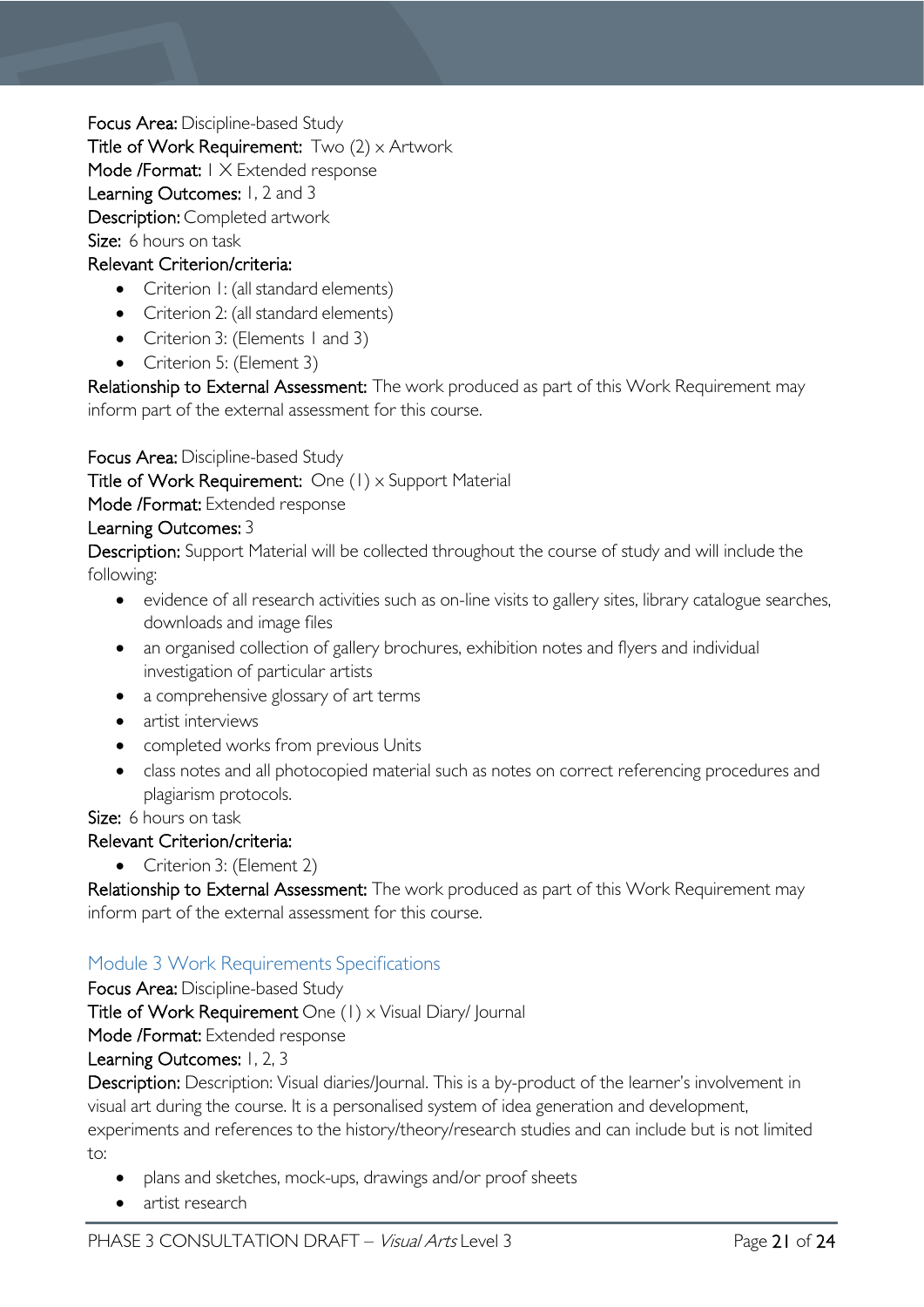- reference images
- source material and annotated artworks
- media experimentation
- reflections
- personal notes and responses to discussion
- exhibition reviews

Size:  6 hours on task

### Relevant Criterion/criteria:

- Criterion 1: (all standard elements)
- Criterion 2: (all standard elements)
- Criterion 3: (all standard elements)

Relationship to External Assessment: The work produced as part of this Work Requirement may inform part of the external assessment for this course.

Focus Area: Discipline-based Study

Title of Work Requirement Six  $(6)$  x Artwork

Mode /Format: | X Product

Learning Outcomes: 1, 2, 3 and 6

Description: One completed body of work. It is expected that the learner's body of work will be comprised of a minimum of the equivalent of 6 resolved individual pieces of work. The completed body of work may or may not include artwork created in previous modules.

Size: 50 hours on task  

# Relevant Criterion/criteria:

- Criterion 1: (all standard elements)
- Criterion 2: (all standard elements)
- Criterion 3: (Elements 1 and 3)
- Criterion 6: (Element 3)

Relationship to External Assessment: The work produced as part of this Work Requirement may inform part of the external assessment for this course.

Focus Area: Discipline-based Study

Title of Work Requirement: Major Research Assignment

Mode /Format: 1 X Project

### Learning Outcomes: 3 and 6

Description: A major research assignment pertaining to learner's own work may include/focus on artworks, artists, movements or techniques that have influenced the learners own work Size: 1500 to 2500 words

### Relevant Criterion/criteria:

- Criterion 3: (Element 2)
- Criterion 6: (Elements 1 and 2)

Relationship to External Assessment: The work produced as part of this Work Requirement may inform part of the external assessment for this course.

Focus Area: Discipline-based Study

Title of Work Requirement: One (1) x Support Material Mode /Format: Extended response Learning Outcomes: 3 and 6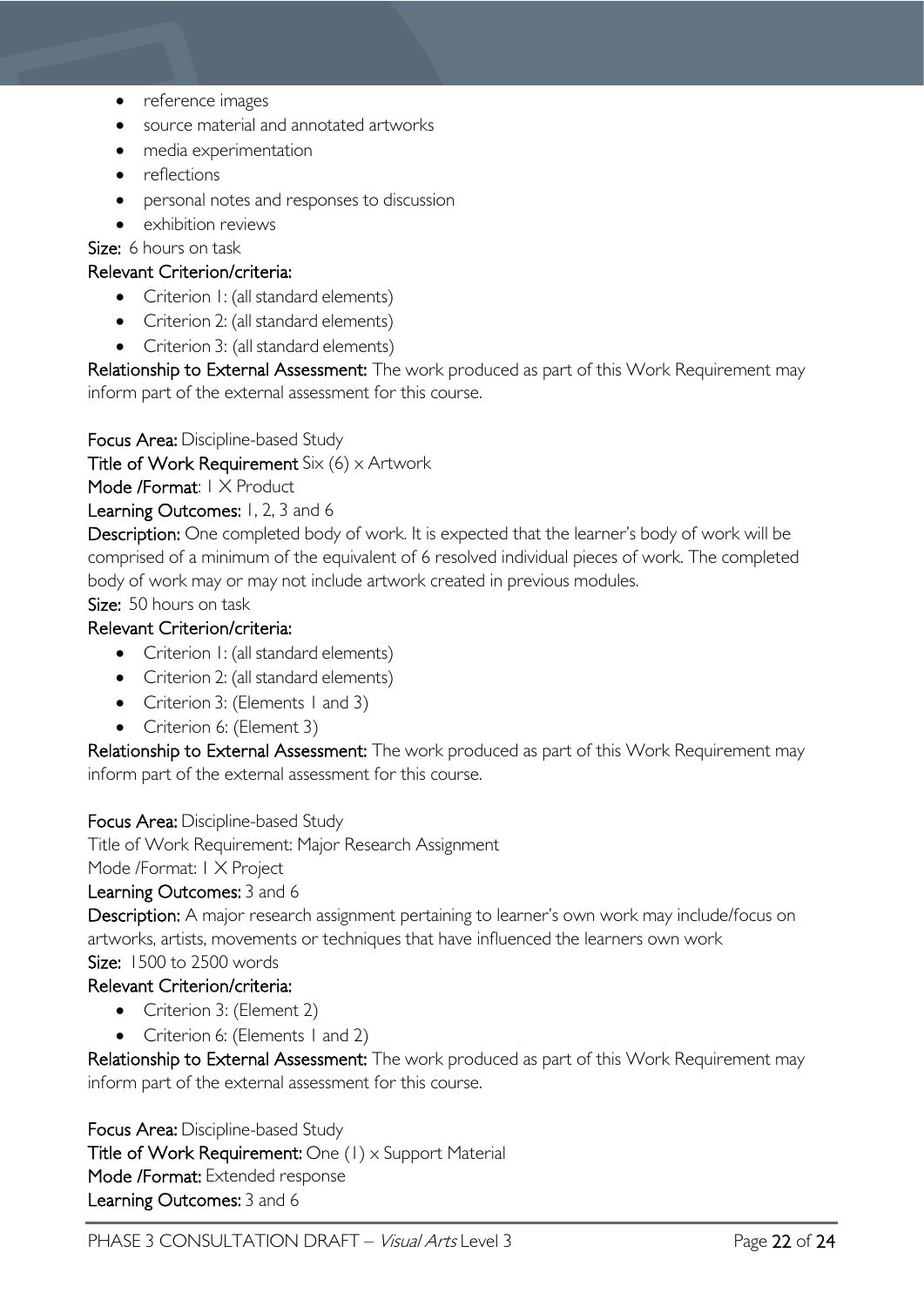### Description: Support Material will be collected throughout the course of study and will include the following:

- evidence of all research activities such as on-line visits to gallery sites, library catalogue searches, downloads and image files
- an organised collection of gallery brochures, exhibition notes and flyers and individual investigation of particular artists
- a comprehensive glossary of art terms
- artist interviews
- completed works from previous Units
- class notes and all photocopied material such as notes on correct referencing procedures and plagiarism protocols.

Size:  6 hours on task

# Relevant Criterion/criteria:

- Criterion 3: (Element 2)
- Criterion 6 (Element 2)

Relationship to External Assessment: The work produced as part of this Work Requirement may inform part of the external assessment for this course.

# <span id="page-22-0"></span>Appendix 4 – General Capabilities and Cross-Curriculum Priorities

Learning across the curriculum content, including the cross-curriculum priorities and general capabilities, assists students to achieve the broad learning outcomes defined in the Alice Springs (Mparntwe) Education Declaration (December 2019).

### General Capabilities:

The general capabilities play a significant role in the Australian Curriculum in equipping young Australians to live and work successfully in the twenty-first century.

In the Australian Curriculum, capability encompasses knowledge, skills, behaviours and dispositions. Students develop capability when they apply knowledge and skills confidently, effectively and appropriately in complex and changing circumstances, in their learning at school and in their lives outside school.

The general capabilities include:

- Critical and creative thinking  $\mathbb{C}$
- Ethical understanding  $\div$
- Information and communication technology capability  $\cdot \star$
- Intercultural understanding •
- Literacy  $\blacksquare$
- Numeracy
- Personal and social capability  $\ddot{\ddot{}}$

### Cross-Curriculum Priorities:

Cross-curriculum priorities enable students to develop understanding about and address the contemporary issues they face, for their own benefit and for the benefit of Australia as a whole. The priorities provide national, regional and global dimensions which will enrich the curriculum through development of considered and focused content that fits naturally within learning areas. Incorporation of the priorities will encourage conversations between students, teachers and the wider community.